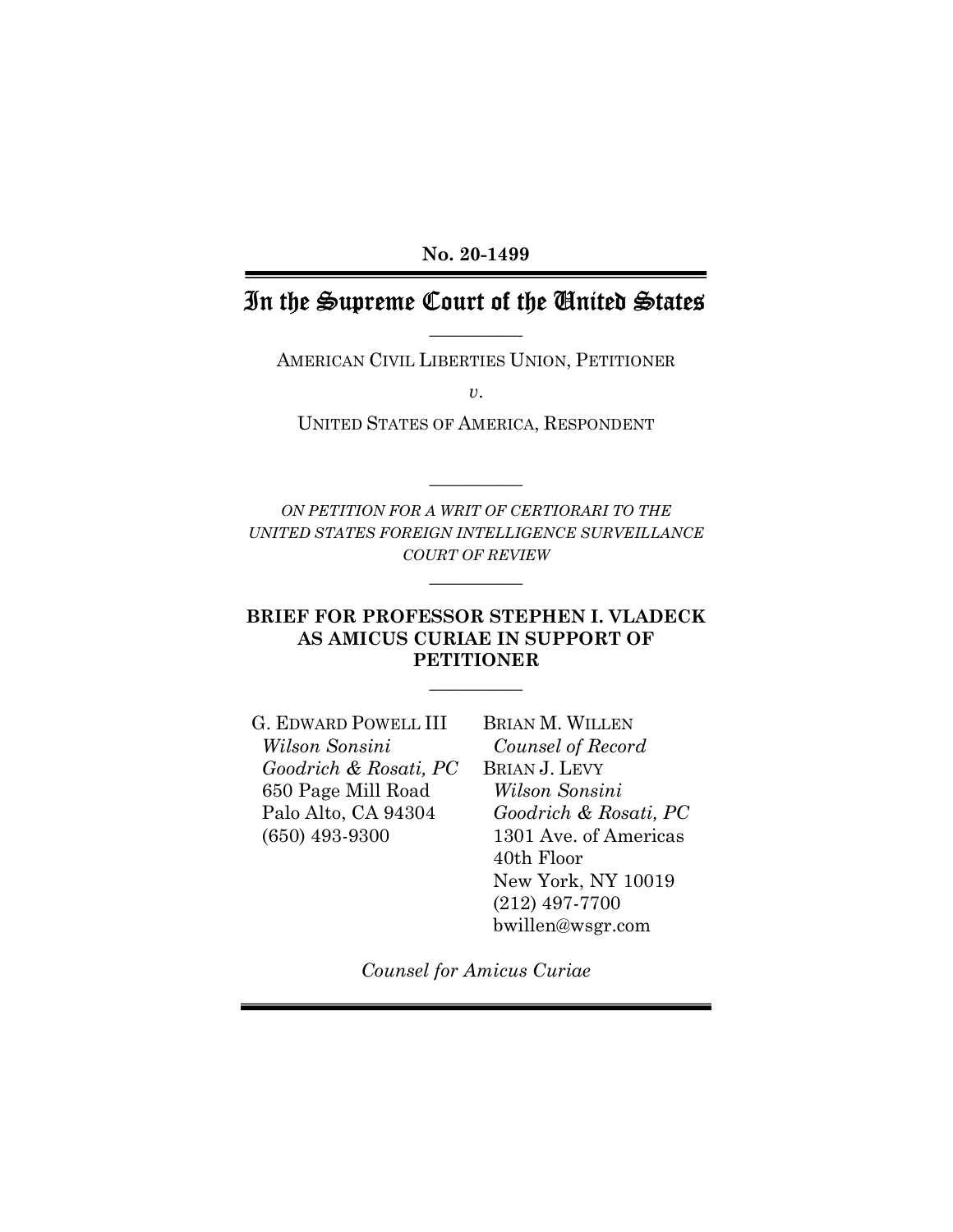## TABLE OF CONTENTS

|                                                              |                                                                                  | Page                                                                                                                                                        |  |  |
|--------------------------------------------------------------|----------------------------------------------------------------------------------|-------------------------------------------------------------------------------------------------------------------------------------------------------------|--|--|
|                                                              |                                                                                  |                                                                                                                                                             |  |  |
|                                                              |                                                                                  |                                                                                                                                                             |  |  |
| INTRODUCTION AND STATEMENT OF<br>INTEREST OF AMICUS CURIAE 1 |                                                                                  |                                                                                                                                                             |  |  |
|                                                              |                                                                                  |                                                                                                                                                             |  |  |
|                                                              |                                                                                  |                                                                                                                                                             |  |  |
| L.                                                           | The common-law writ of certiorari is<br>appropriate here assuming that statutory |                                                                                                                                                             |  |  |
|                                                              |                                                                                  | A. The common-law writ of certiorari<br>predates the Founding and can still be                                                                              |  |  |
| П.                                                           |                                                                                  | The petition here meets the three-part test                                                                                                                 |  |  |
|                                                              | A.                                                                               | The writ is in aid of the Court's<br>appellate jurisdiction because Petitioner<br>seeks review of federal questions<br>decided by an inferior federal court |  |  |
|                                                              | B.                                                                               | This case involves exceptional<br>circumstances that warrant application                                                                                    |  |  |
|                                                              | $C_{\cdot}$                                                                      | Because of the FISC's unique power<br>over its records, adequate relief cannot<br>be obtained in any other form or from                                     |  |  |
|                                                              |                                                                                  |                                                                                                                                                             |  |  |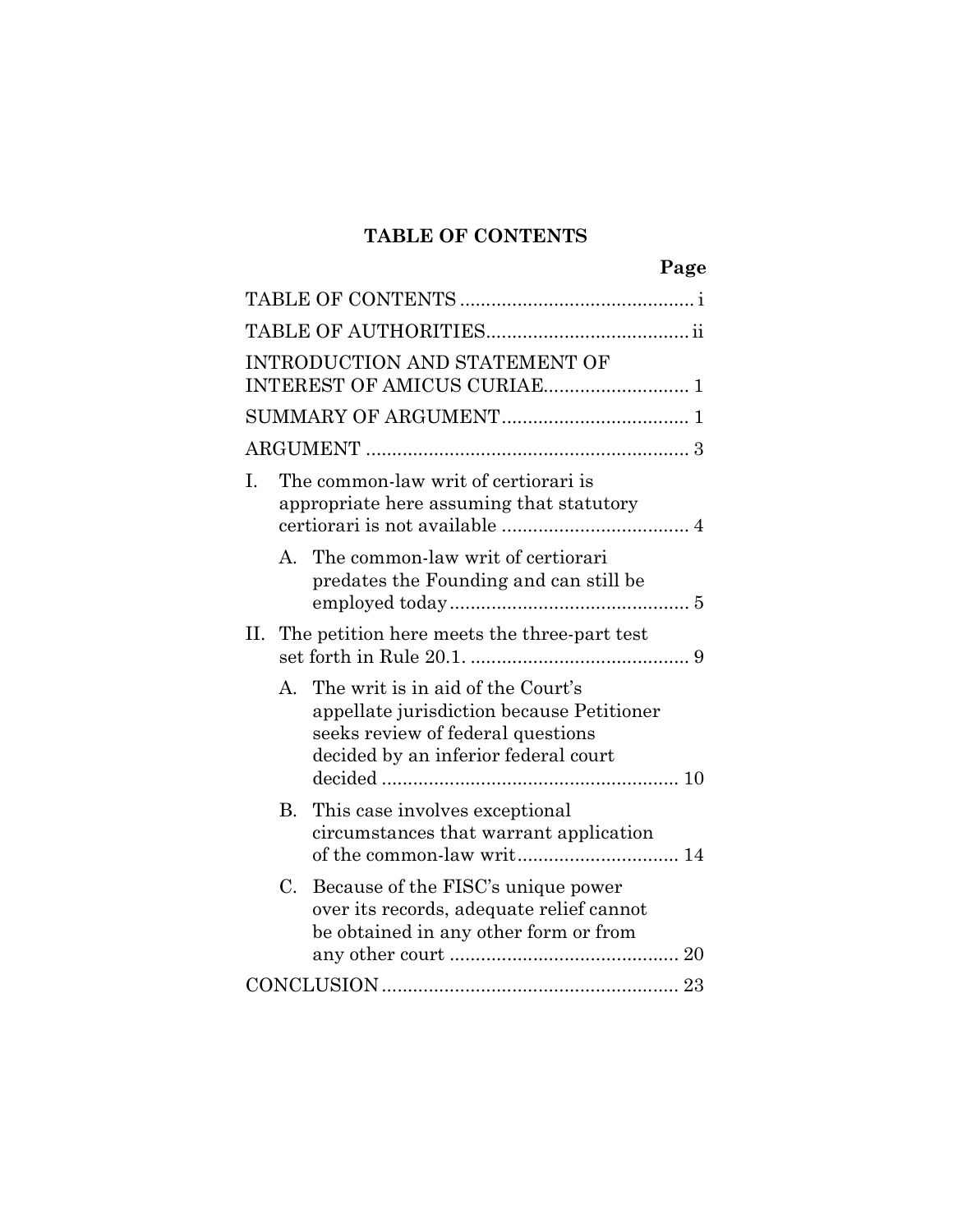## TABLE OF AUTHORITIES

# Page(s)

## Cases:

| In re 620 Church Street Bldg. Corp.,                                  |
|-----------------------------------------------------------------------|
| ACLU v. Clapper,<br>959 F. Supp. 2d 724 (S.D.N.Y. 2013) 18            |
| Arbaugh v. $Y & H$ Corp.,                                             |
| Balintulo v. Daimler AG,                                              |
| In re Blodgett,                                                       |
| BP P.L.C. v. Mayor of Baltimore,<br>No. 19-1189, 2021 U.S. LEXIS 2586 |
| In re Chetwood,                                                       |
| Courthouse News Serv. v. Brown,                                       |
| Ex parte Crane,                                                       |
| De Beers Consol. Mines, Ltd. v. United States,                        |
| Dushkin Pub. Grp., Inc. v. Kinko's Serv. Corp.,                       |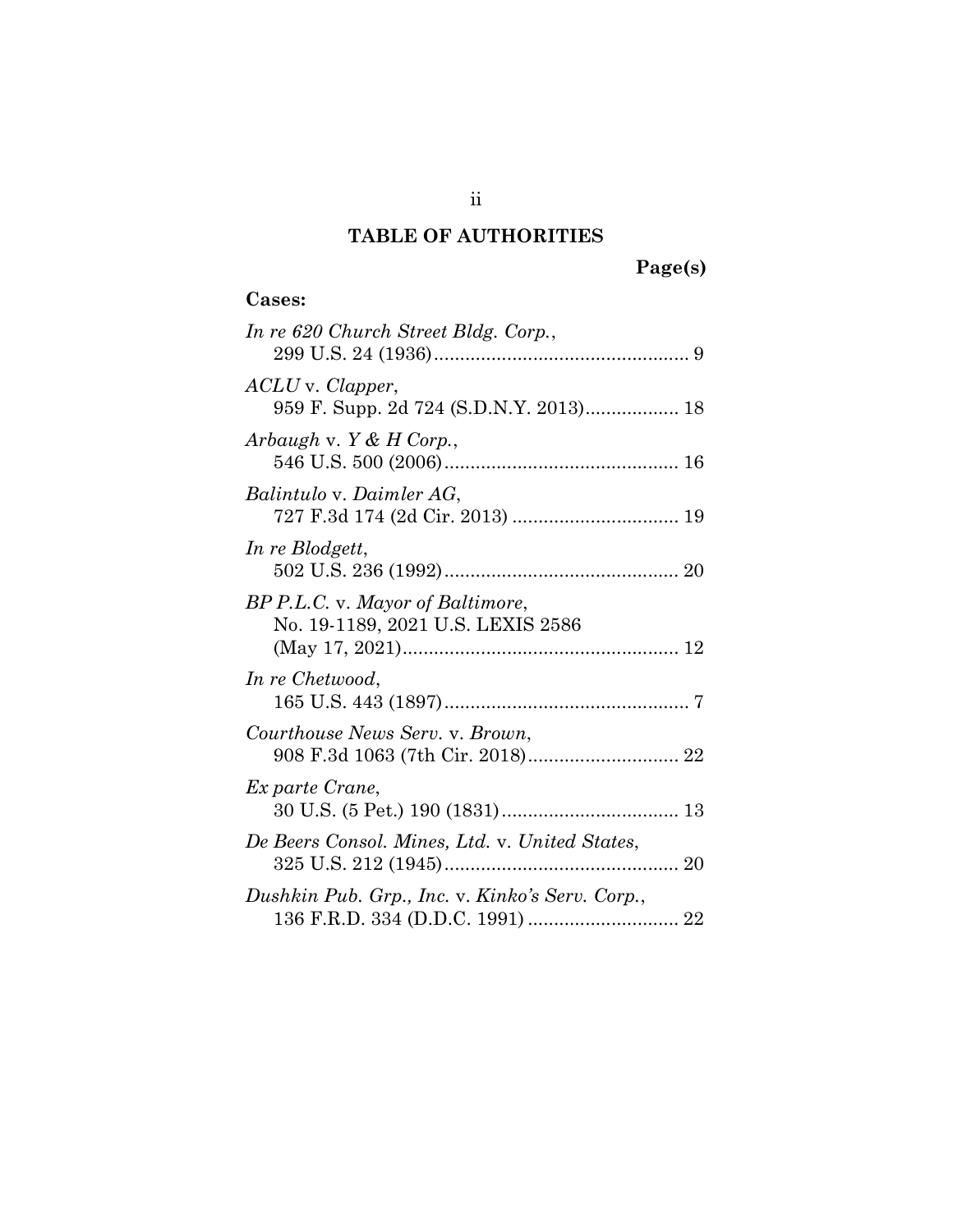| Edward J. DeBartolo Corp. v. Fla. Gulf<br>Coast Bldg. & Constr. Trades Council, |  |  |
|---------------------------------------------------------------------------------|--|--|
|                                                                                 |  |  |
| Ewing v. City of St. Louis,                                                     |  |  |
| Felker v. Turpin,                                                               |  |  |
| Fields v. United States,                                                        |  |  |
| Forsyth v. Hammond,                                                             |  |  |
| Hamdan v. Rumsfeld,                                                             |  |  |
| Hamilton-Brown Shoe Co. v. Wolf Bros. & Co.,                                    |  |  |
| <i>Harris</i> v. <i>Barber</i> ,                                                |  |  |
| <i>Hartranft</i> v. <i>Mullowny</i> ,                                           |  |  |
| Hohn v. United States,                                                          |  |  |
| House v. Mayo,                                                                  |  |  |
| Int'l Ladies' Garment Workers' Union v.<br>Donnelly Garment Co.,                |  |  |
| In re Lau Ow Bew,                                                               |  |  |
|                                                                                 |  |  |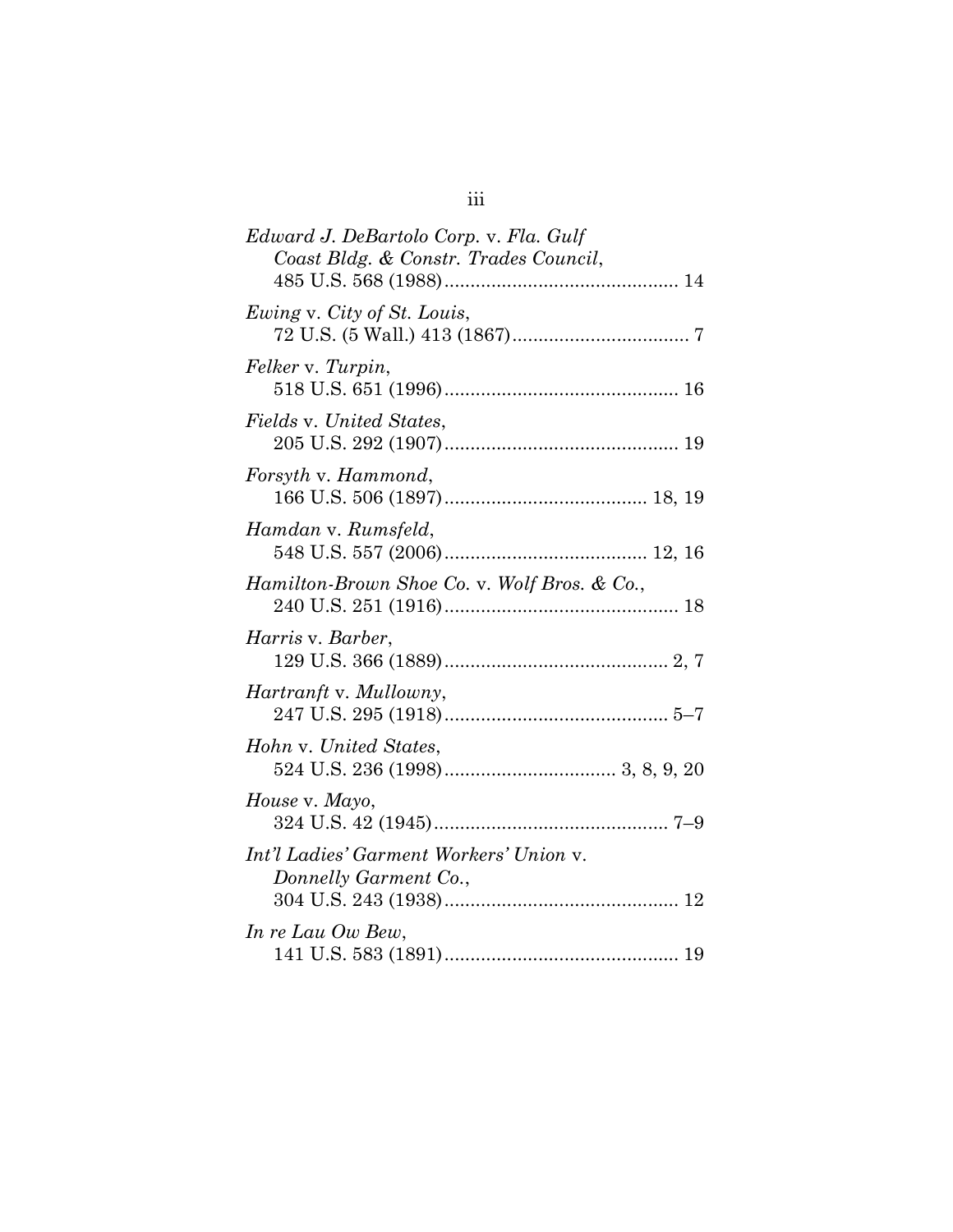| Lexmark Int'l, Inc. v. Static Control<br>Components, Inc.,                        |
|-----------------------------------------------------------------------------------|
|                                                                                   |
| McClellan v. Carland,                                                             |
| In re Motion for Release of Court Records,<br>526 F. Supp. 2d 484 (FISC 2007)  11 |
| New Orleans Pub. Serv., Inc. v. Council of<br>New Orleans,                        |
| Nixon v. Fitzgerald,                                                              |
| Ortiz v. United States,                                                           |
| Pa. Bureau of Corr. v. U.S. Marshals Serv.,                                       |
| <i>Ex parte Republic of Peru,</i>                                                 |
| Roche v. Evaporated Milk Ass'n,                                                   |
| Schacht v. United States,                                                         |
| In re Sealed Case,<br>310 F.3d 717 (FISCR 2002)  13, 20                           |
| In re Shuttlesworth,                                                              |
| Ex parte United States,                                                           |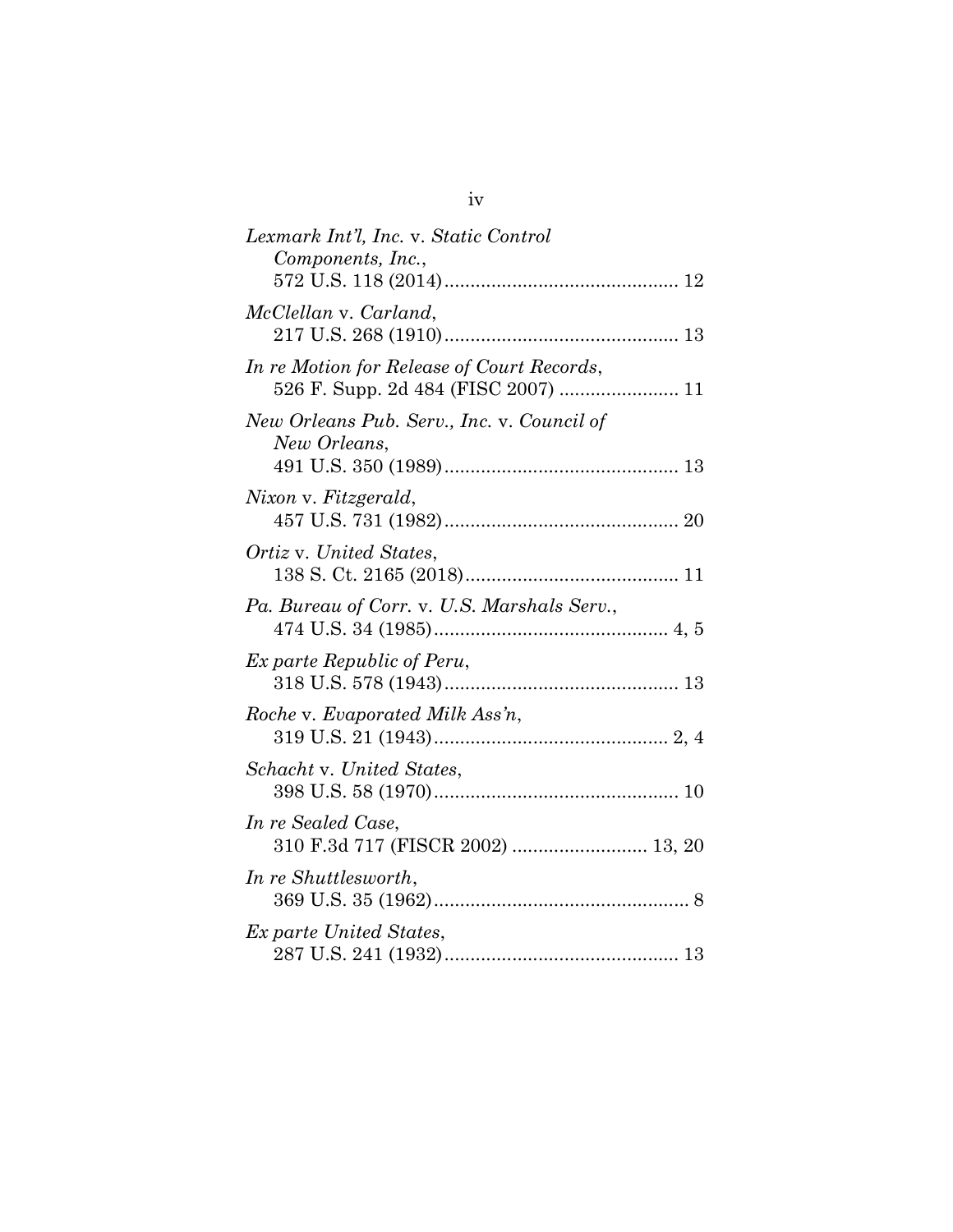| U.S. Alkali Exp. Ass'n v. United States,  |  |  |
|-------------------------------------------|--|--|
| United States v. Moalin,                  |  |  |
| United States v. Morrison,                |  |  |
| United States v. Ochoa-Vasquez,           |  |  |
| Utah v. Evans,                            |  |  |
| Ex parte Vallandigham,                    |  |  |
| Webster v. Doe,                           |  |  |
| In re Woods,                              |  |  |
| Ex parte Yerger,                          |  |  |
| <b>Constitutional Provisions:</b>         |  |  |
| U.S. Const. amend. I 1, 4, 14, 16, 17, 22 |  |  |
|                                           |  |  |
|                                           |  |  |
| <b>Statutes, Regulations, and Rules:</b>  |  |  |
|                                           |  |  |
|                                           |  |  |
|                                           |  |  |
|                                           |  |  |

v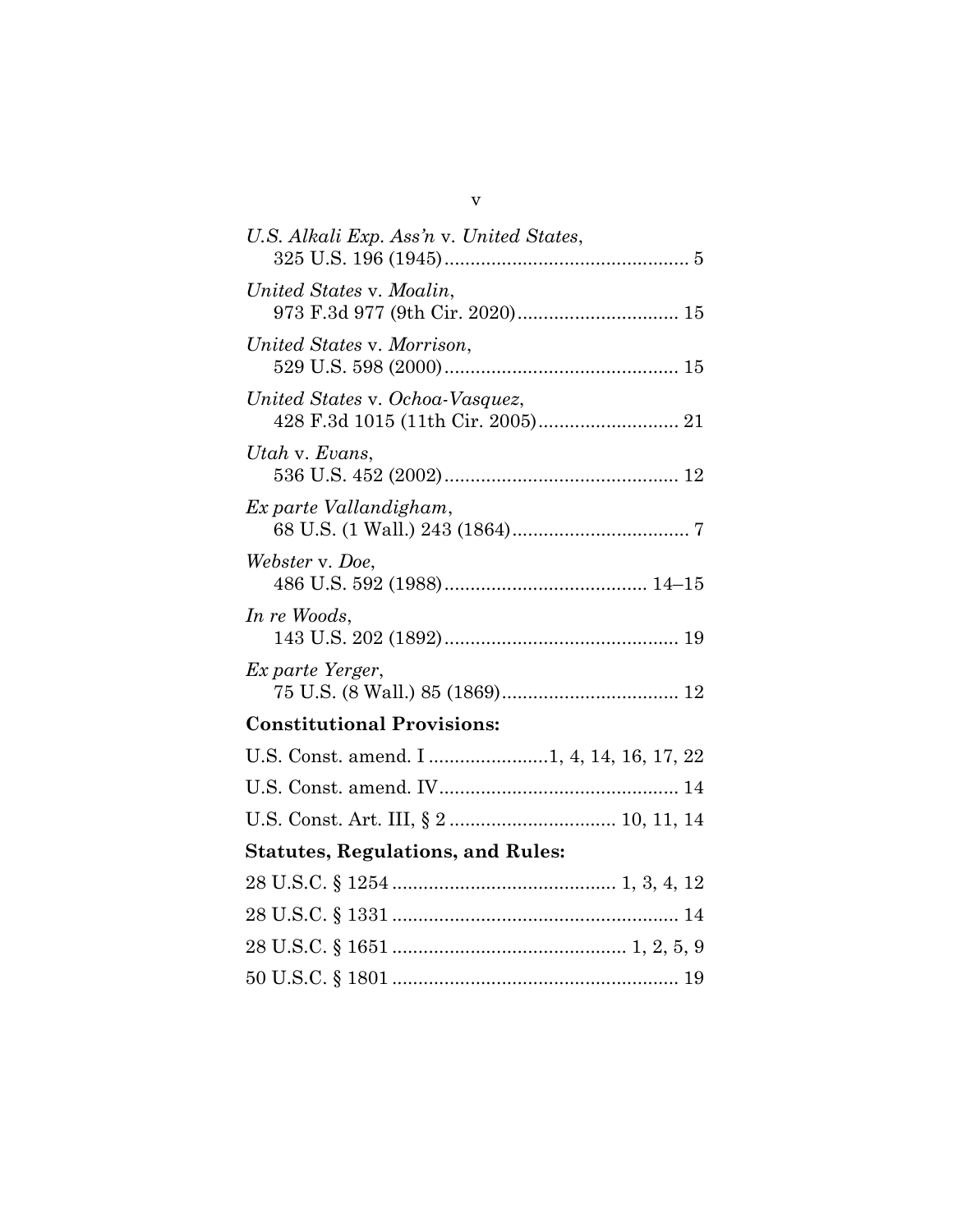# Other Authorities:

| Steven G. Calabresi & Gary Lawson, <i>Essay</i> :<br>The Unitary Executive, Jurisdiction<br><i>Stripping, and the Hamdan Opinions: A</i><br><i>Textualist Response to Justice Scalia,</i><br>107 Colum. L. Rev. 1002 (2007) 16 |  |  |
|--------------------------------------------------------------------------------------------------------------------------------------------------------------------------------------------------------------------------------|--|--|
| Frank J. Goodnow, The Writ of Certiorari,                                                                                                                                                                                      |  |  |
| Tara Leigh Grove, The Structural<br>Safeguards of Federal Jurisdiction, 124                                                                                                                                                    |  |  |
| Eric Lichtblau, <i>In Secret, Court Vastly</i><br><i>Broadens Powers of N.S.A., N.Y. Times</i>                                                                                                                                 |  |  |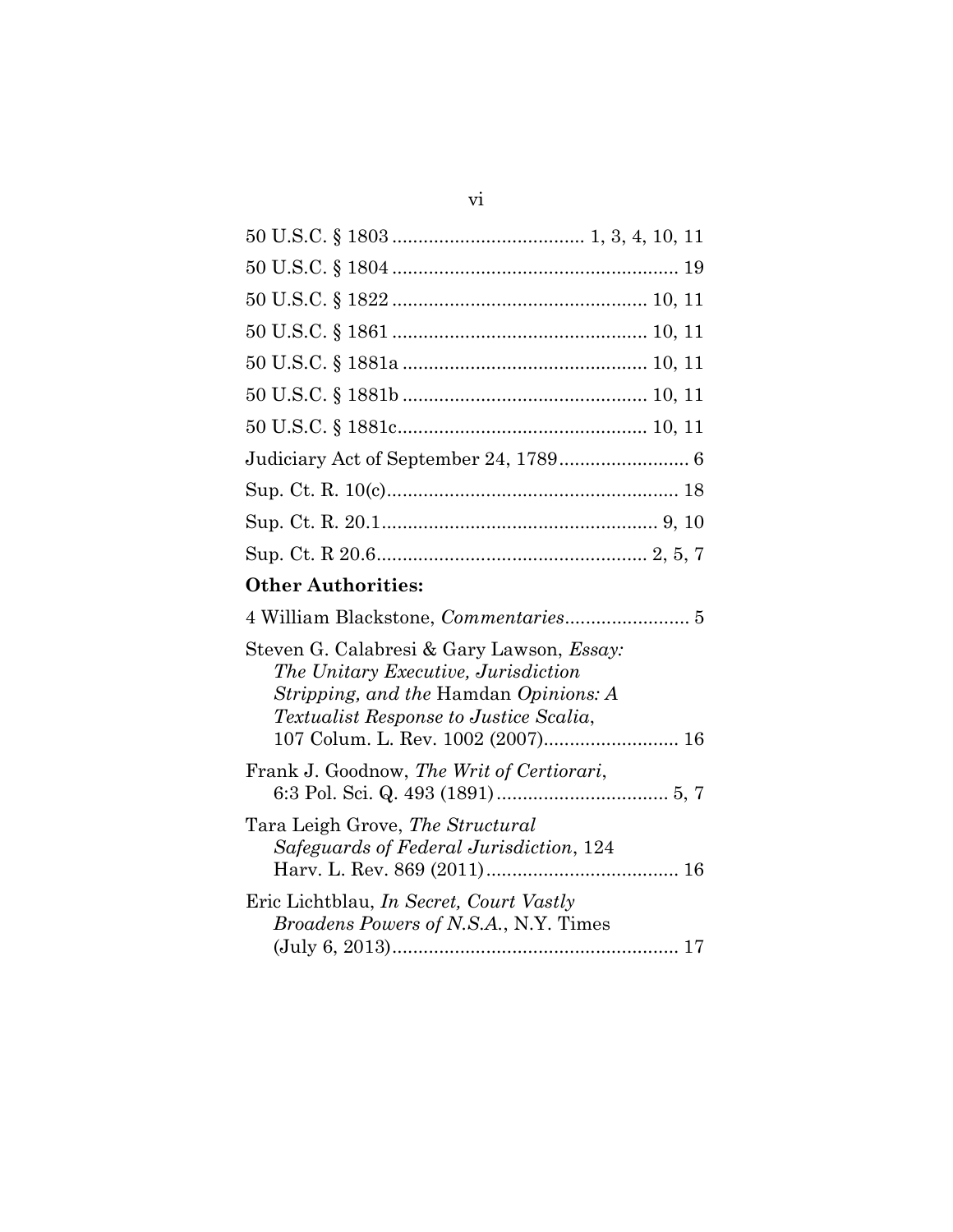| Sen. Jeff Merkley, Press Release, Senators:<br>End Secret Law (June 11, 2013),<br>https://www.merkley.senate.gov/news/pr<br>ess-releases/senators-end-secret-law  17                                                                                       |
|------------------------------------------------------------------------------------------------------------------------------------------------------------------------------------------------------------------------------------------------------------|
| Dallin H. Oaks, The Original Writ of<br>Habeas Corpus in the Supreme Court,                                                                                                                                                                                |
| Office of the Inspector General, U.S. Dep't<br>of Justice, A Review of the FBI's Use of<br>Section 215 Orders for Business Records                                                                                                                         |
| Andrea Peterson, <i>Patriot Act Author: 'There</i><br>Has Been a Failure of Oversight.', Wash.<br>Post The Switch (Oct. 11, 2013),<br>https://www.washingtonpost.com/news/t<br>he-switch/wp/2013/10/11/patriot-act-<br>author-there-has-been-a-failure-of- |
| James E. Pfander, Jurisdiction-Stripping<br>and the Supreme Court's Power to<br>Supervise Inferior Tribunals, 78 Tex. L.                                                                                                                                   |
| Stephen I. Vladeck, The FISA Court and<br>Article III, 72 Wash. & Lee L. Rev. 1161                                                                                                                                                                         |
| Stephen I. Vladeck, The Increasingly<br>"Unflagging Obligation": Federal<br>Jurisdiction After Saudi Basic and Anna<br>Nicole, 42 Tulsa L. Rev. 553 (2007) 12, 16                                                                                          |

vii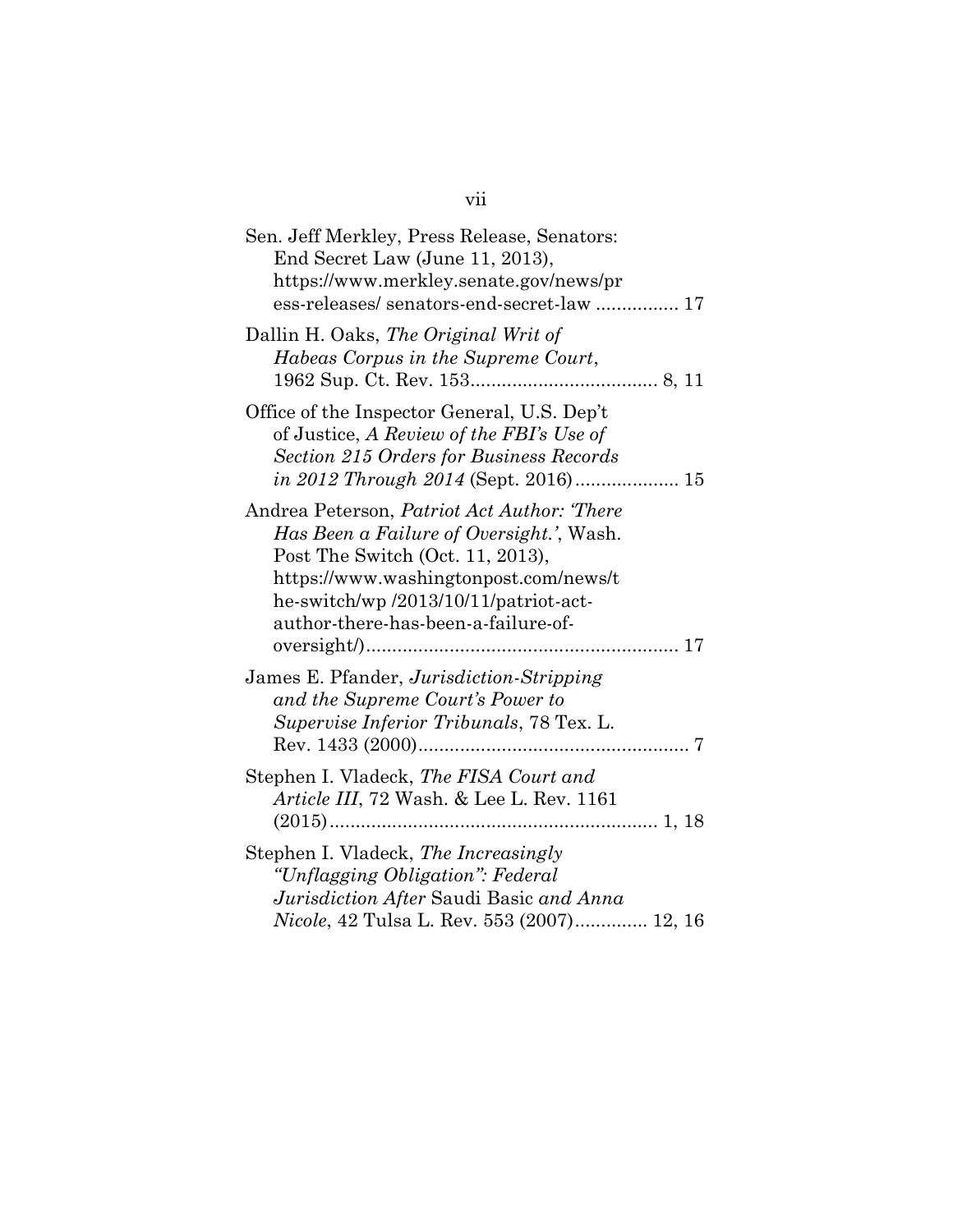# viii

| Stephen I. Vladeck, Military Courts and the        |  |  |
|----------------------------------------------------|--|--|
| All Writs Act, 17 Green Bag 2d 191                 |  |  |
|                                                    |  |  |
| Stephen I. Vladeck, Standing and Secret            |  |  |
| Surveillance, 10 I/S: J. L. & Poly for the         |  |  |
|                                                    |  |  |
| Richard Wolfson, <i>Extraordinary Writs in the</i> |  |  |
| Supreme Court Since Ex Parte Peru, 51              |  |  |
| Colum. L. Rev. 977 (1961)  4, 9, 18, 20            |  |  |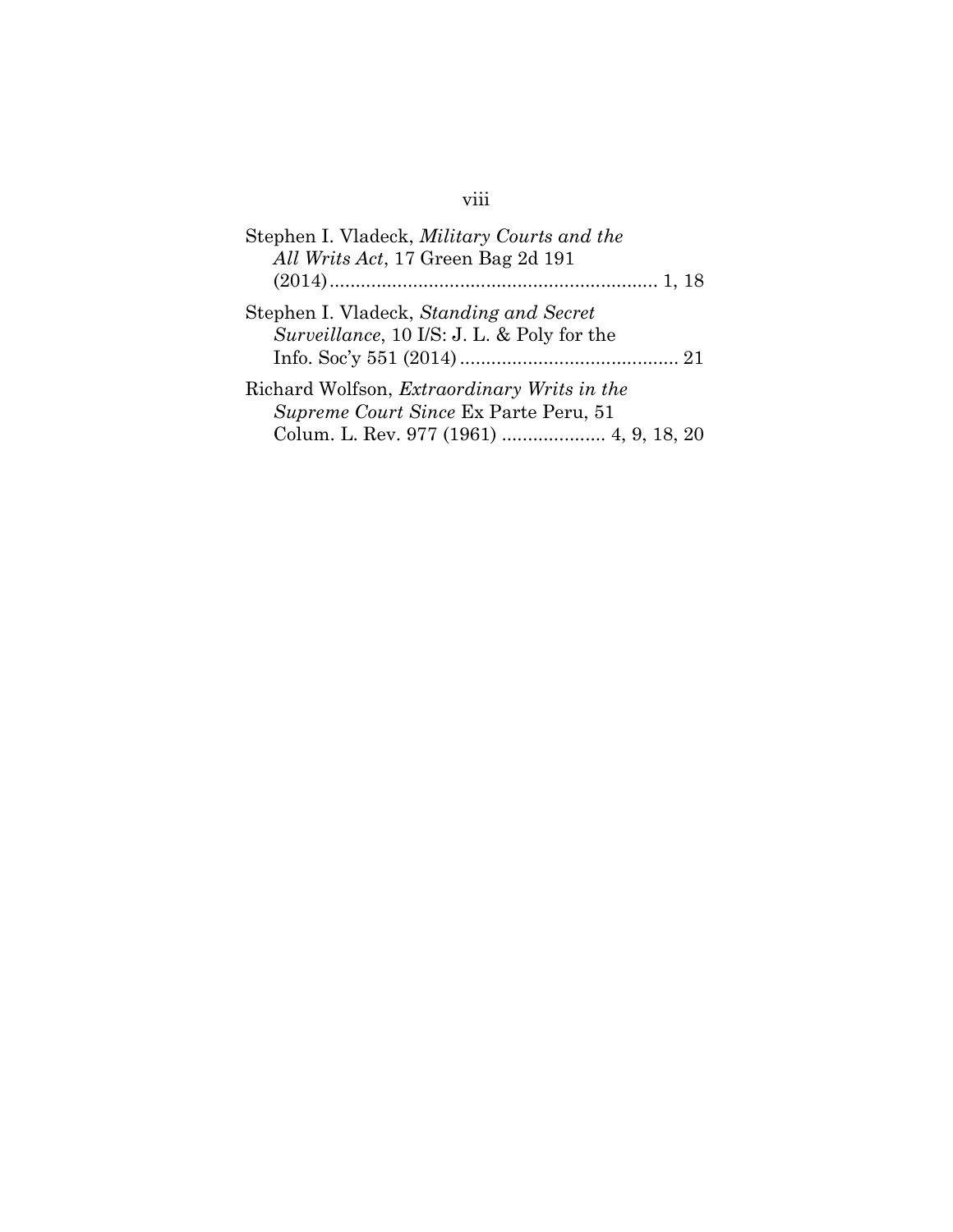### INTRODUCTION AND STATEMENT OF INTEREST OF AMICUS CURIAE<sup>1</sup>

Amicus Stephen I. Vladeck holds the Charles Alan Wright Chair in Federal Courts at the University of Texas School of Law and is a nationally recognized expert in the fields of national security, separation of powers, and surveillance law, including the Foreign Intelligence Surveillance Act ("FISA"). As relevant here, Professor Vladeck's writings include The FISA Court and Article III, 72 Wash. & Lee L. Rev. 1161 (2015), and Military Courts and the All Writs Act, 17 Green Bag 2d 191 (2014). Professor Vladeck has also testified on FISA reform before the House Permanent Select Committee on Intelligence.

Professor Vladeck's research and teaching focus on federal jurisdiction and the federal courts. He submits this brief as amicus curiae to explain why, if this Court lacks jurisdiction to issue a statutory writ of certiorari under 28 U.S.C. § 1254(1) or 50 U.S.C. § 1803(b), no obstacles prevent this Court from granting a common-law writ of certiorari under 28 U.S.C.  $§ 1651(a).$ 

#### SUMMARY OF ARGUMENT

The petition in this case raises important First Amendment questions that the courts below have improperly evaded. But the petition also presents significant issues regarding this Court's own jurisdiction to

<sup>&</sup>lt;sup>1</sup> No counsel for any party to this case authored this brief in whole or in part, and no person other than the amici and their counsel made a financial contribution for the preparation or submission of this brief. All parties have consented to the filing of this brief.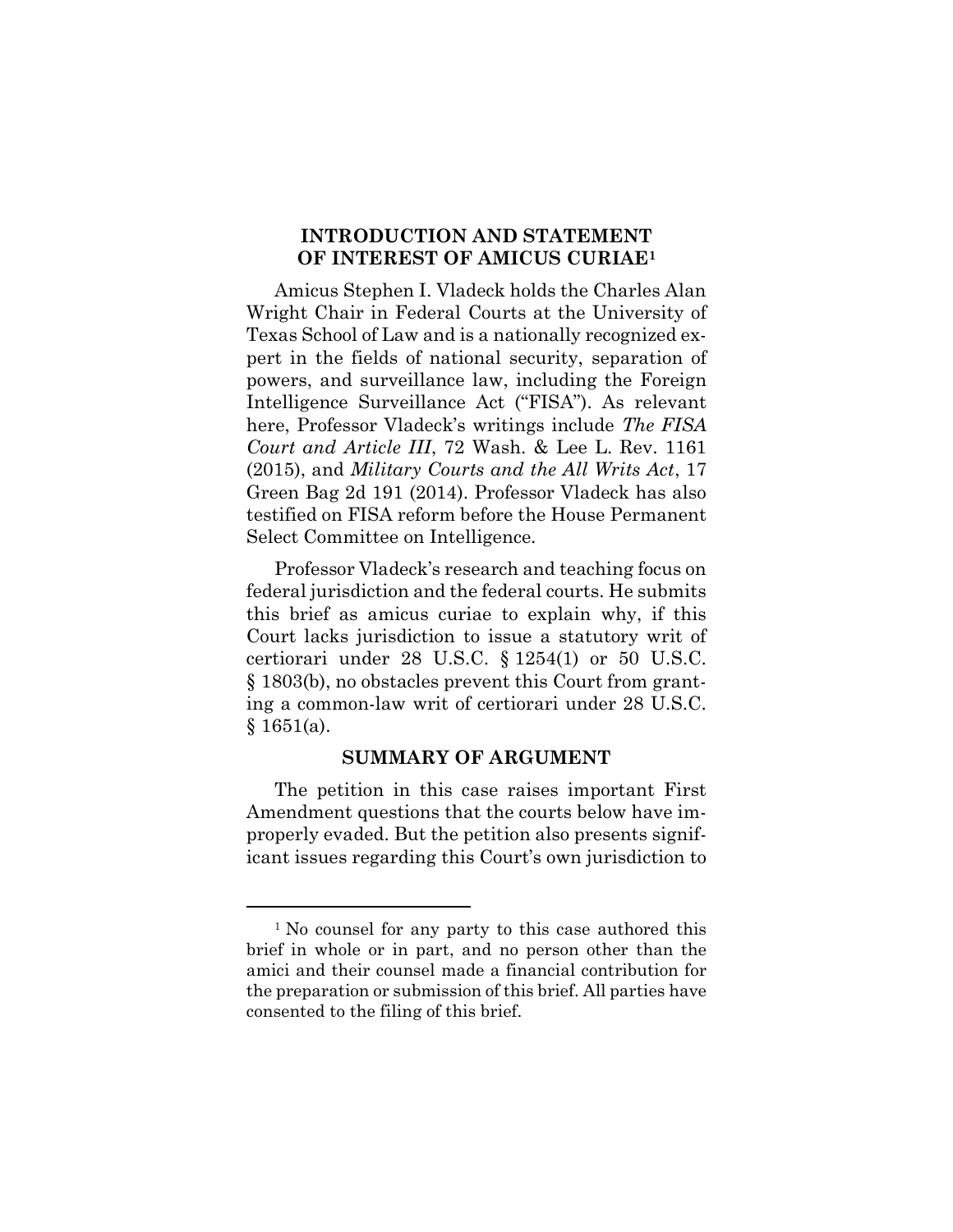review cases from the Foreign Intelligence Surveillance Court ("FISC") and the Foreign Intelligence Surveillance Court of Review ("FISCR"). Pet. 27–32. Whether the Court's statutory certiorari jurisdiction covers this case is an open question—but fortunately, not one that the Court need decide to grant the petition and address the merits of the case. That is because, especially if statutory certiorari is not available here, this is a paradigmatic case for common-law certiorari.

The common-law writ of certiorari originated in the supervisory power of the court of King's Bench, which could review and correct the proceedings of any inferior court. The writ was a discretionary writ, never available as of right to litigants, but suitable to ensure the consistent administration of the King's justice by lower courts. At the American founding, the States' highest courts inherited the jurisdiction of King's Bench within their respective territories, as did this Court for the United States—subject only to the limitations of Article III.

This Court retains power to issue a common-law writ of certiorari under the All Writs Act. 28 U.S.C. § 1651(a); Sup. Ct. R. 20.6. Traditionally, this Court has used the extraordinary writs available under the Act "to confine an inferior court to a lawful exercise of its prescribed jurisdiction or to compel it to exercise its authority when it is its duty to do so." Roche v. Evaporated Milk Ass'n, 319 U.S. 21, 26 (1943). Indeed, jurisdictional review is at the core of certiorari's common-law role. Harris v. Barber, 129 U.S. 366, 371–372 (1889) (citing People v. Betts, 55 N.Y. 600 (1874) and Gaither v. Watkins, 66 Md. 576 (1887)). And the All Writs Act retains this gap-filling role today.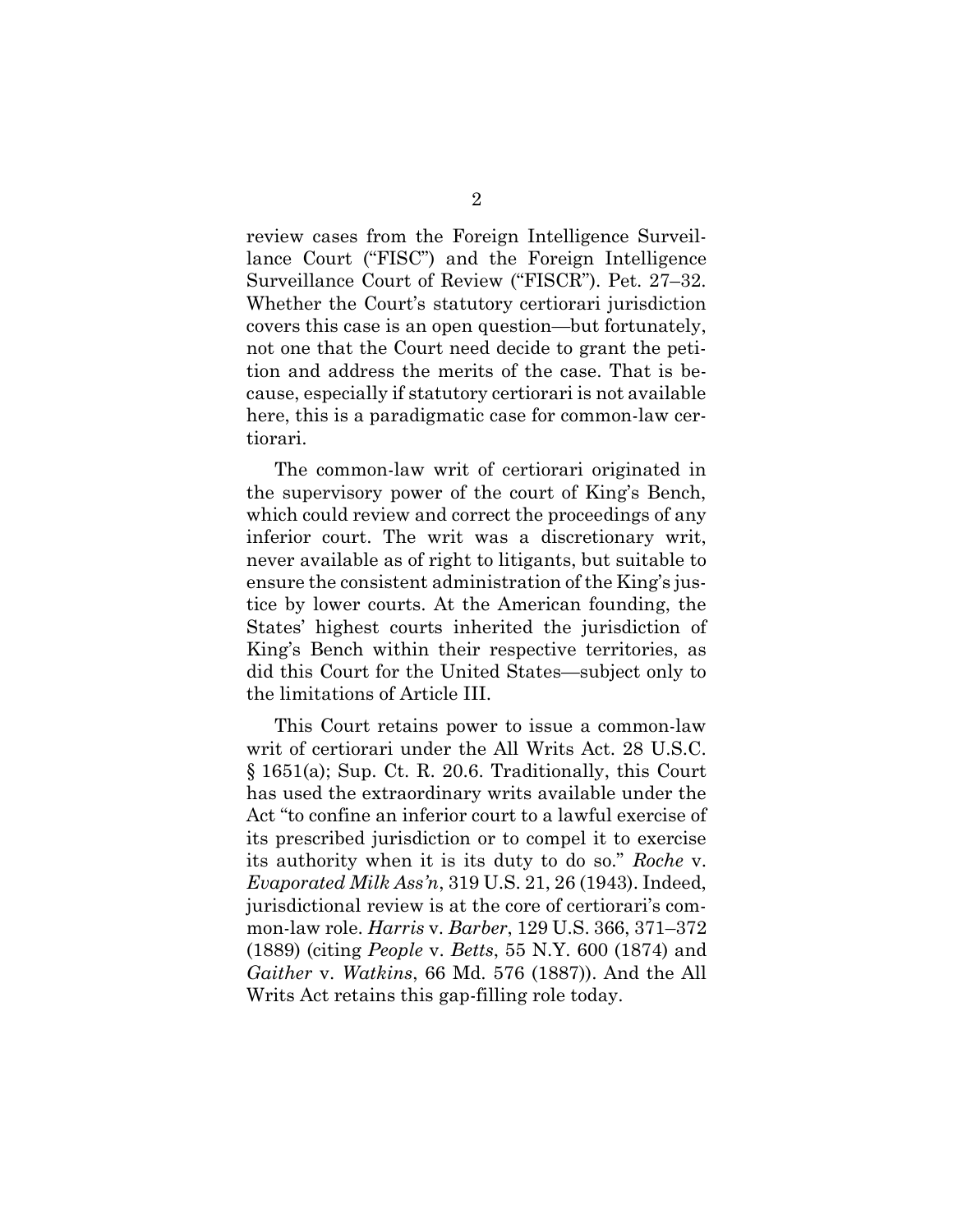The common-law writ of certiorari has seldom been used in recent years, but that is not because of abrogation or desuetude. The gaps common-law certiorari exists to fill have merely gotten smaller as this Court's interpretations of the various certiorari statutes have grown more and more expansive. See Hohn v. United States, 524 U.S. 236, 248 (1998). But where a gap exists, common-law certiorari is there as needed to fill it.

Assuming that statutory certiorari jurisdiction is not available here, this is exactly such a case. The FISC and FISCR are inferior Article III courts from which no appeal is expressly authorized, except in special circumstances not implicated here. It would be inconsistent with the basic structure of the federal judicial hierarchy for these inferior courts' jurisdictional rulings—which bar Petitioner here from any consideration of its constitutional claims by the FISC and FISCR, and perhaps by any court—to be final but yet not subject to supervisory review by this Court. Fortunately, that is not the situation. The common-law writ is in aid of this Court's appellate jurisdiction, exceptional circumstances exist, and no other court can compel the FISC or FISCR to release the records that the petition seeks.

#### ARGUMENT

28 U.S.C. § 1254 empowers this Court to issue writs of certiorari to the "courts of appeals." Although this Court has not previously decided whether the FISCR is a "court of appeals" under Section 1254, it need not decide that issue, nor whether certiorari is available under 50 U.S.C. § 1803(b). Even if this Court cannot issue a statutory writ of certiorari to review the FISCR's decision here, it retains the power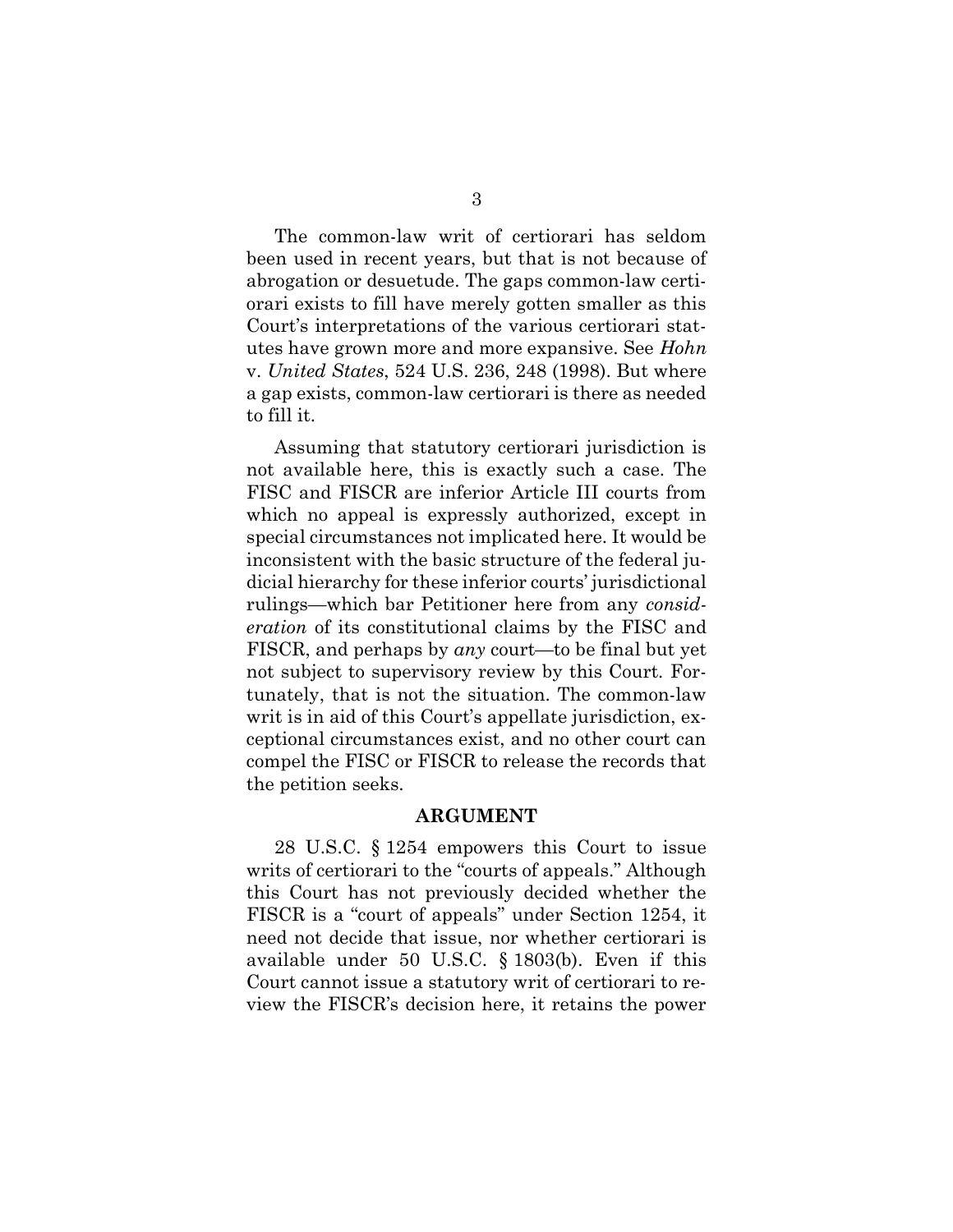to issue the common-law writ of certiorari to review the decision below.

Amicus takes no position on the statutory jurisdictional question raised by the Petition. Of course, if statutory certiorari is available, then "adequate relief [could] be obtained in [an]other form," and commonlaw certiorari would not be required. Pa. Bureau of Corr. v. U.S. Marshals Serv., 474 U.S. 34, 43 (1985); Roche, 319 U.S. at 27–28. But, assuming that neither Section 1254 nor Section 1803(b) allow this Court to review the FISC's or FISCR's dispositions of serious First Amendment and jurisdictional questions that Petitioner has raised, then this is a classic case for common-law certiorari review. <sup>2</sup> The determinations that the FISC and FISCR have made in this case about the limits of their own jurisdiction should be, and indeed are, reviewable by this Court even when the government is not the requesting party.

## I. The common-law writ of certiorari is appropriate here assuming that statutory certiorari is not available

The All Writs Act codifies this Court's power to "issue all writs necessary or appropriate in aid of [its] . . .

<sup>2</sup> The common-law writ of certiorari is the most appropriate tool based on the posture of the case—i.e., review of the FISCR's ruling. But Amicus recognizes that the Court "does not 'hedge[] the grant of extraordinary writs with formal restrictions as to which particular writ must be demanded.'" Richard Wolfson, Extraordinary Writs in the Supreme Court Since Ex Parte Peru, 51 Colum. L. Rev. 977, 986 (1961). Thus, if the Court concludes that common-law certiorari were somehow technically inappropriate, it can and should issue a common-law writ of mandamus instead. Pet. 29–32.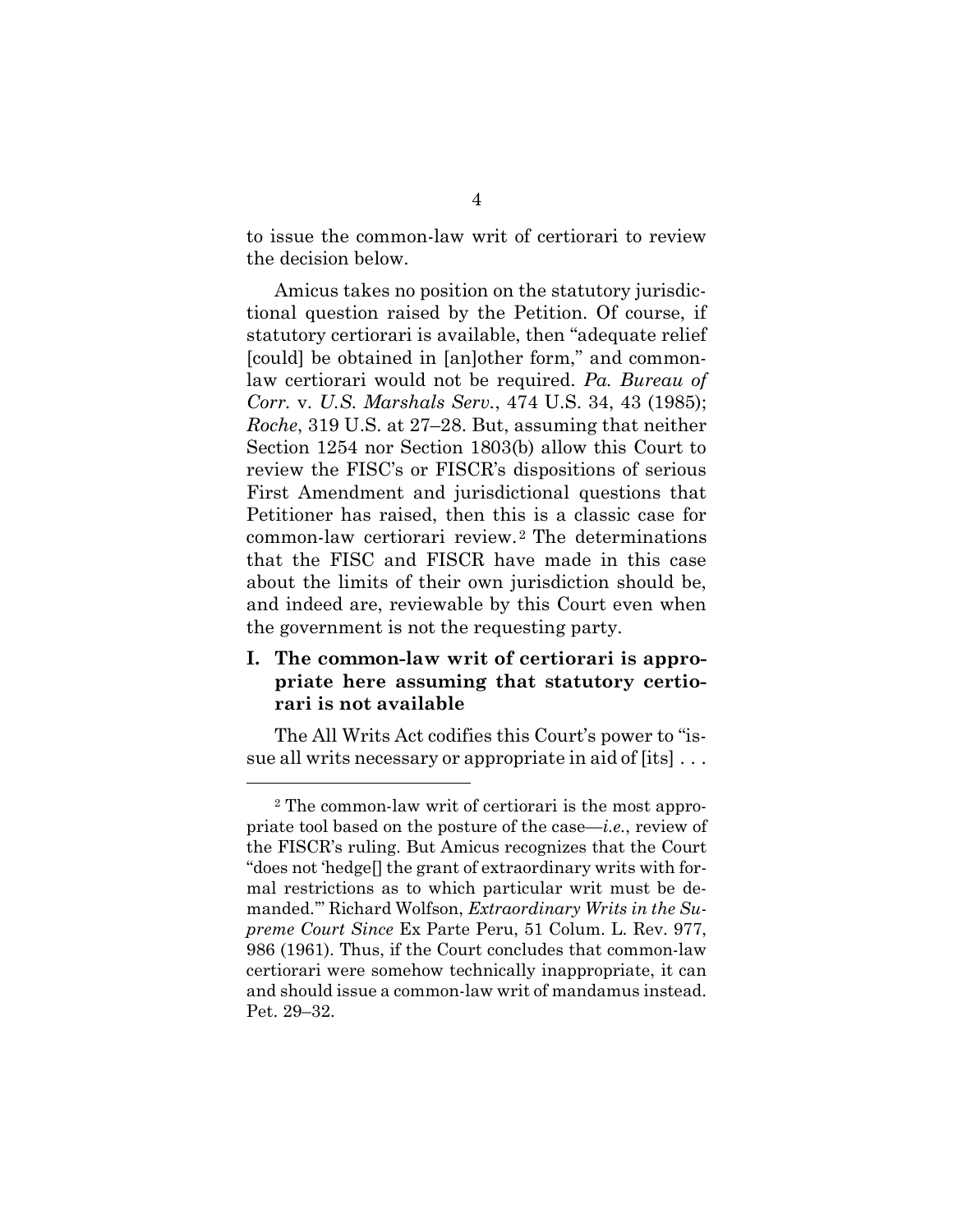jurisdiction[] and agreeable to the usages and principles of law." 28 U.S.C. § 1651(a). "The All Writs Act is a residual source of authority to issue writs that are not otherwise covered by statute," which "empowers federal courts to fashion extraordinary remedies when the need arises." Pa. Bureau, 474 U.S. at 43. "The traditional use of such writs both at common law and in the federal courts has been, in appropriate cases, to confine inferior courts to the exercise of their prescribed jurisdiction or to compel them to exercise their authority when it is their duty to do so." U.S. Alkali Exp. Ass'n v. United States, 325 U.S. 196, 202 (1945) (emphasis added).

One of the extraordinary writs available to this Court under the All Writs Act is the "common-law writ of certiorari." Sup. Ct. R. 20.6. History shows that the common-law writ of certiorari is uniquely appropriate for situations like this case, in which a lower federal court has erroneously concluded that it lacks jurisdiction to consider a petition seeking to vindicate constitutional rights.

### A. The common-law writ of certiorari predates the Founding and can still be employed today

1. The writ of certiorari originated at the court of King's Bench alongside the other prerogative writs of mandamus, prohibition, and quo warranto. Frank J. Goodnow, The Writ of Certiorari, 6:3 Pol. Sci. Q. 493, 497 (1891). To administer this prerogative, the King's Bench held "supervisory authority over inferior tribunals" and exercised this authority via the "prerogative or discretionary writs." Hartranft v. Mullowny, 247 U.S. 295, 299 (1918); see also 4 William Blackstone,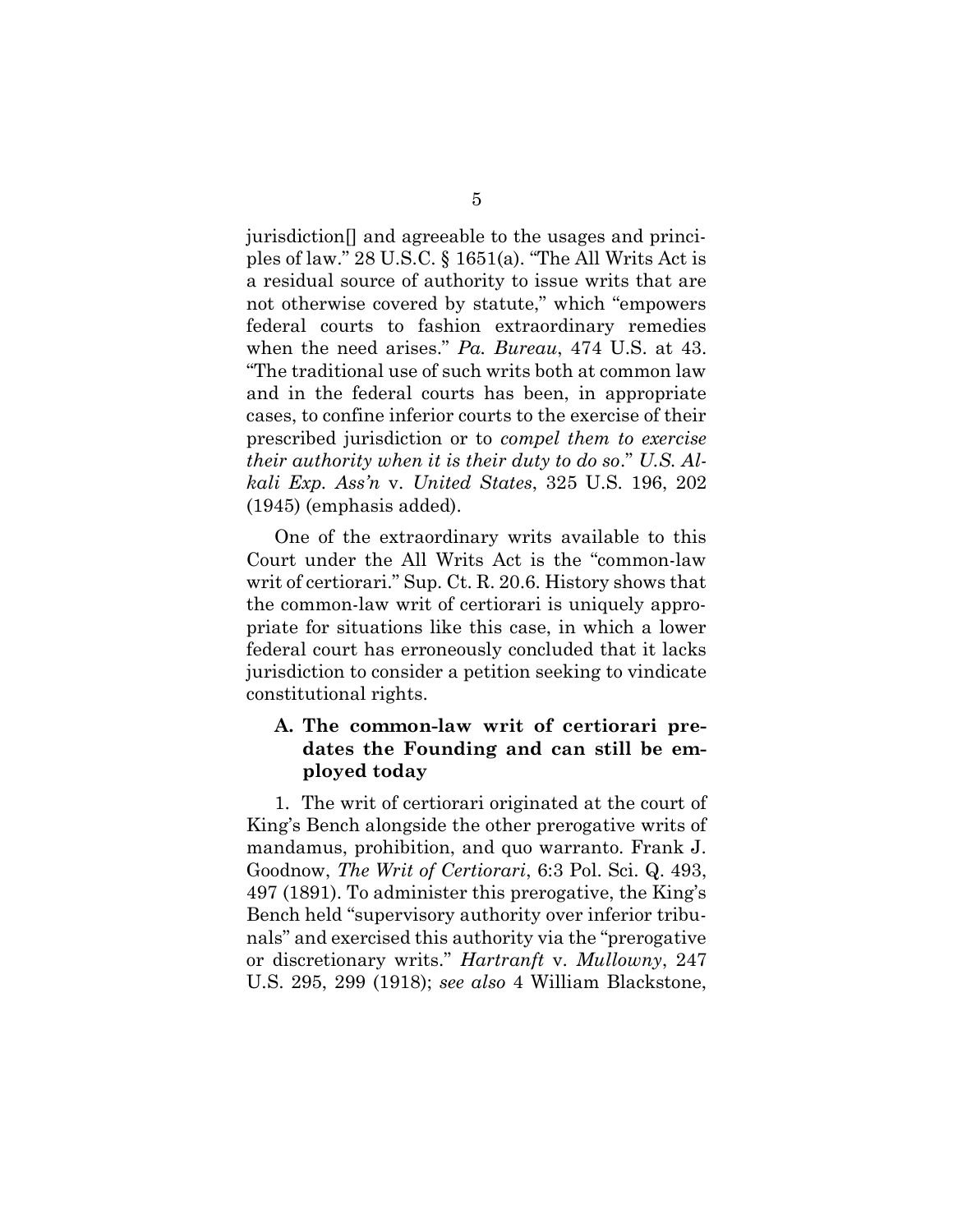Commentaries \*314–317 (describing certiorari as a prerogative writ of the King's Bench).

Certiorari practice at King's Bench formalized three ways for the King's prerogative to be exercised. First, certiorari could "bring up an indictment or presentment before trial in order to pass upon its validity, to take cognizance of special matters bearing upon it, or to assure an impartial trial." Hartranft, 247 U.S. at 299. Second, certiorari could serve as an "auxiliary writ in aid of a writ of error" to bring up any parts of a record omitted when a case was transferred for appeal. Id. at 300. Third, and most relevant here, certiorari served "as a quasi writ of error to review judgments of inferior courts of civil or of criminal jurisdiction, especially those proceeding otherwise than according to the course of the common law and therefore not subject to review by the ordinary writ of error." Id. (second emphasis added).

2. As this Court has recognized, the first Congress ratified the common-law writ of certiorari in the Judiciary Act of 1789:

> By section 14 of the Judiciary Act of September 24, 1789 (1 Stat. 81, c. 20), carried forward as section 716 of the Revised Statutes, this court and the Circuit and District Courts of the United States were empowered by Congress "to issue all writs, not specifically provided for by statute, which may be agreeable to the usages and principles of law"; and, under this provision, we can undoubtedly issue writs of certiorari in all proper cases.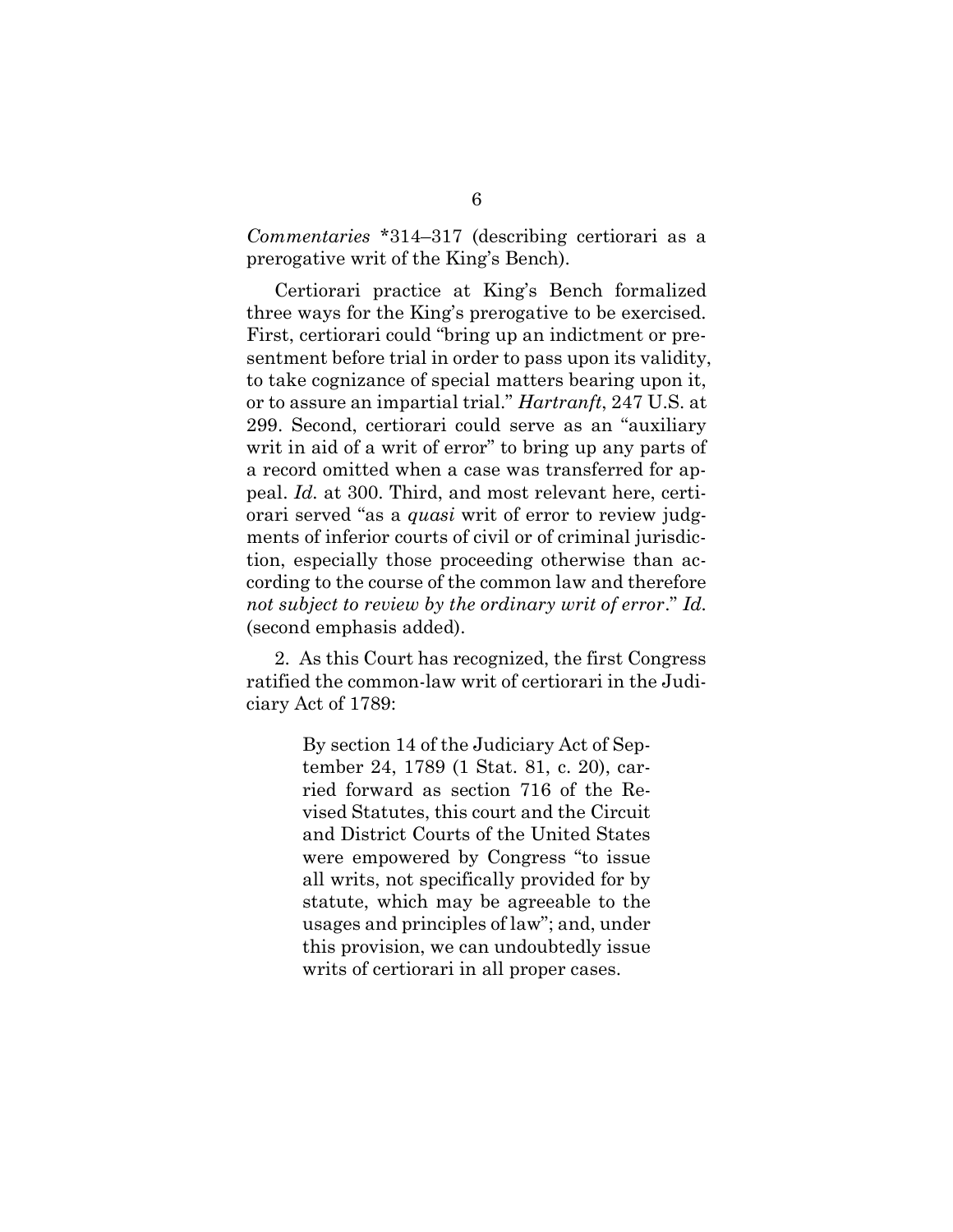In re Chetwood, 165 U.S. 443, 461–462 (1897); see also James E. Pfander, Jurisdiction-Stripping and the Supreme Court's Power to Supervise Inferior Tribunals, 78 Tex. L. Rev. 1433, 1456 (2000) (explaining that the Framers believed the Supreme Court could use discretionary writs to supervise lower courts). This Court has acknowledged that "[t]he purposes for which the writ is issued [in America and by the King's Bench] are alike." Ex parte Vallandigham, 68 U.S. (1 Wall.) 243, 249–250 (1864). Although we lack a "King as fountain of justice" (Goodnow, 6:3 Pol. Sci. Q. at 495), we have a Supreme Court and a Vesting Clause.

As under the English common law, common-law certiorari was, by "general and well-established doctrine," the means by which "the review and correction of the proceedings" "and determinations of inferior boards or tribunals of special jurisdiction" "must be obtained." Ewing v. City of St. Louis, 72 U.S. (5 Wall.) 413, 418–419 (1867). Those tribunals were not subject to review by the ordinary writ of error (Hartranft, 247 U.S. at 300) and certiorari review of them was "in the nature of a writ of error" (Harris, 129 U.S. at 369). For ordinary tribunals whose merits decisions were reviewable by writ of error, certiorari was available only to review jurisdictional determinations. Id. at 371– 372 ("Certiorari goes only to the jurisdiction.").

3. This common-law version of the writ still exists today. The Court's Rules expressly provide for it: "[I]f the case involves a petition for a common-law writ of certiorari, . . . the parties shall prepare a joint appendix in accordance with Rule 26." Sup. Ct. R. 20.6.

Though the Court's power to issue the writ persists, it has done so infrequently as the scope of statutory certiorari has expanded. For instance, in House v.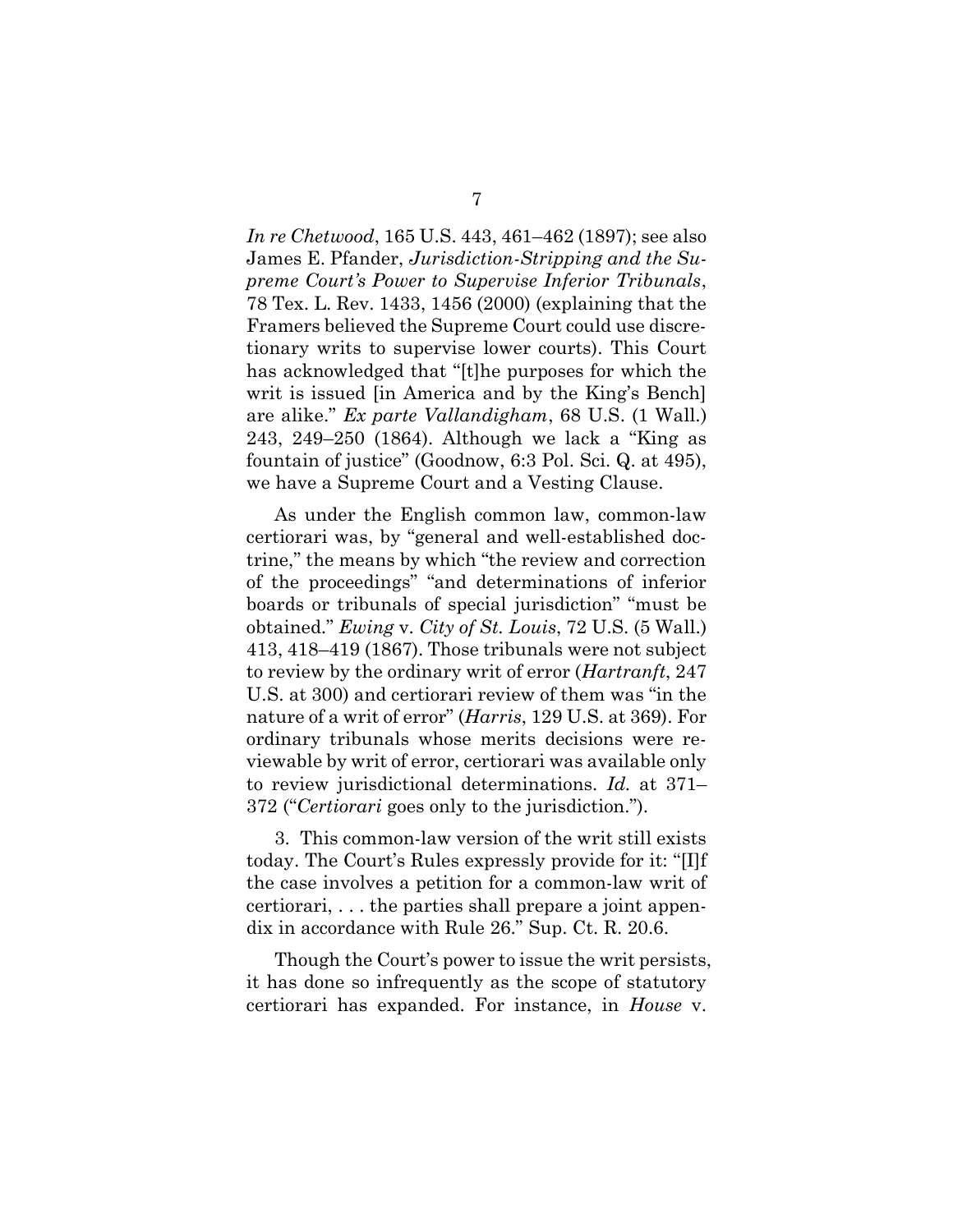Mayo, the district court and the court of appeals denied a certificate of probable cause to a habeas petitioner. The petitioner then sought a writ of certiorari. This Court concluded that no writ could issue under the certiorari statute because "the case was never 'in' the court of appeals, for want of a certificate of probable cause." 324 U.S. 42, 44 (1945). Nevertheless, the Court "grant[ed] a writ of certiorari to review the action of the court of appeals in declining to allow an appeal to it" under the All Writs Act. Id. at 44–45.

After House, review of "courts of appeals' denials of leave to appeal in forma pauperis and refusals to issue certificates of probable cause" was "the most recent expansion in the scope of the common-law writ." Dallin H. Oaks, The Original Writ of Habeas Corpus in the Supreme Court, 1962 Sup. Ct. Rev. 153, 186. But that development was short-lived. In subsequent cases, the Court often granted certiorari without indicating the basis for its issuance of certiorari. See, e.g., In re Shuttlesworth, 369 U.S. 35 (1962) (granting certiorari without any statutory basis but not noting that fact). Eventually, in 1998, the Court overruled the statutory holding of House, holding that denials of certificates of appealability (which had replaced certificates of probable cause) were cases "in the courts of appeals for the purpose of" the statutory jurisdiction statute. Hohn v. United States, 524 U.S. 236, 248 (1998). <sup>3</sup> In dissent, four Justices argued that the

<sup>3</sup> The government noted an "apparent shift from common-law to statutory certiorari in the IFP cases" as well. Br. for United States, Hohn v. United States, No. 96-8986, 1997 U.S. S. Ct. Briefs LEXIS 756, at \*39 n.14 (Dec. 23, 1997).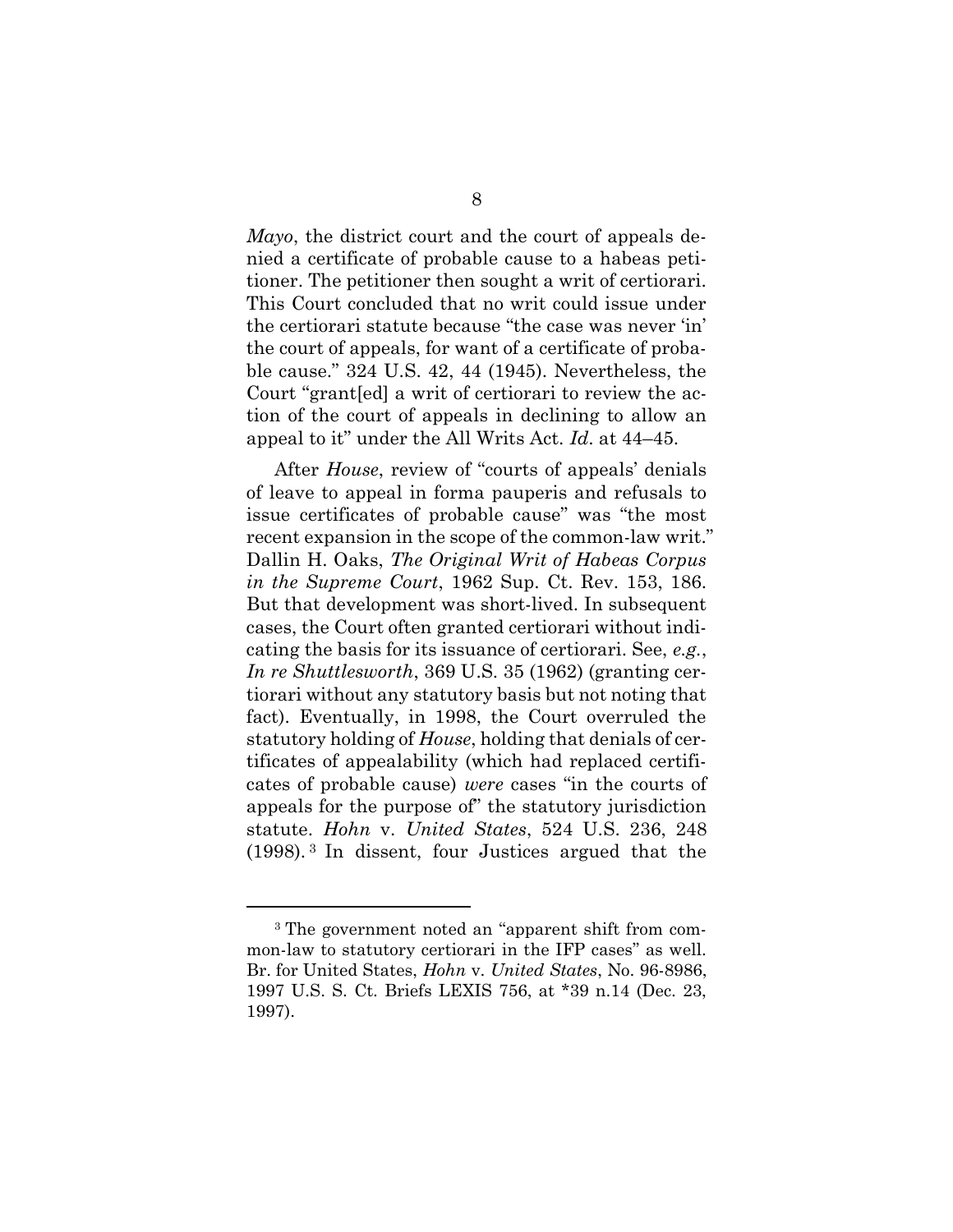Court should adhere to House and therefore determine whether it could "issue a common-law writ of certiorari under the All Writs Act" under the circumstances. Id. at 263 (Scalia, J., dissenting).

While *Hohn* obviated the need for common-law certiorari in such cases, it remains available where needed. As historically, the writ is still a safety valve in such cases that meet the discretionary criteria for certiorari but do not technically meet the criteria of the certiorari statue: "The wholesome function of this particular writ is to permit the Supreme Court to review cases of which it could not otherwise accept jurisdiction." Wolfson, 51 Colum. L. Rev. at 984. As this Court has explained, the All Writs Act "contemplates the employment of [common-law certiorari] in instances not covered by" the certiorari statute "as a means 'of giving full force and effect to existing appellate authority and of furthering justice in other kindred ways.'" In re 620 Church Street Bldg. Corp., 299 U.S. 24, 26 (1936). This is precisely such a case.

### II. The petition here meets the three-part test set forth in Rule 20.1.

As discussed, the Court's power to issue the common-law writ of certiorari comes from the All Writs Act, 28 U.S.C. § 1651(a). The Court has distilled its discretion to issue extraordinary writs under the All Writs Act to a three-part test in its Rule 20.1:

> To justify the granting of any such writ, the petition must show that [1] the writ will be in aid of the Court's appellate jurisdiction, [2] that exceptional circumstances warrant the exercise of the Court's discretionary powers, and [3]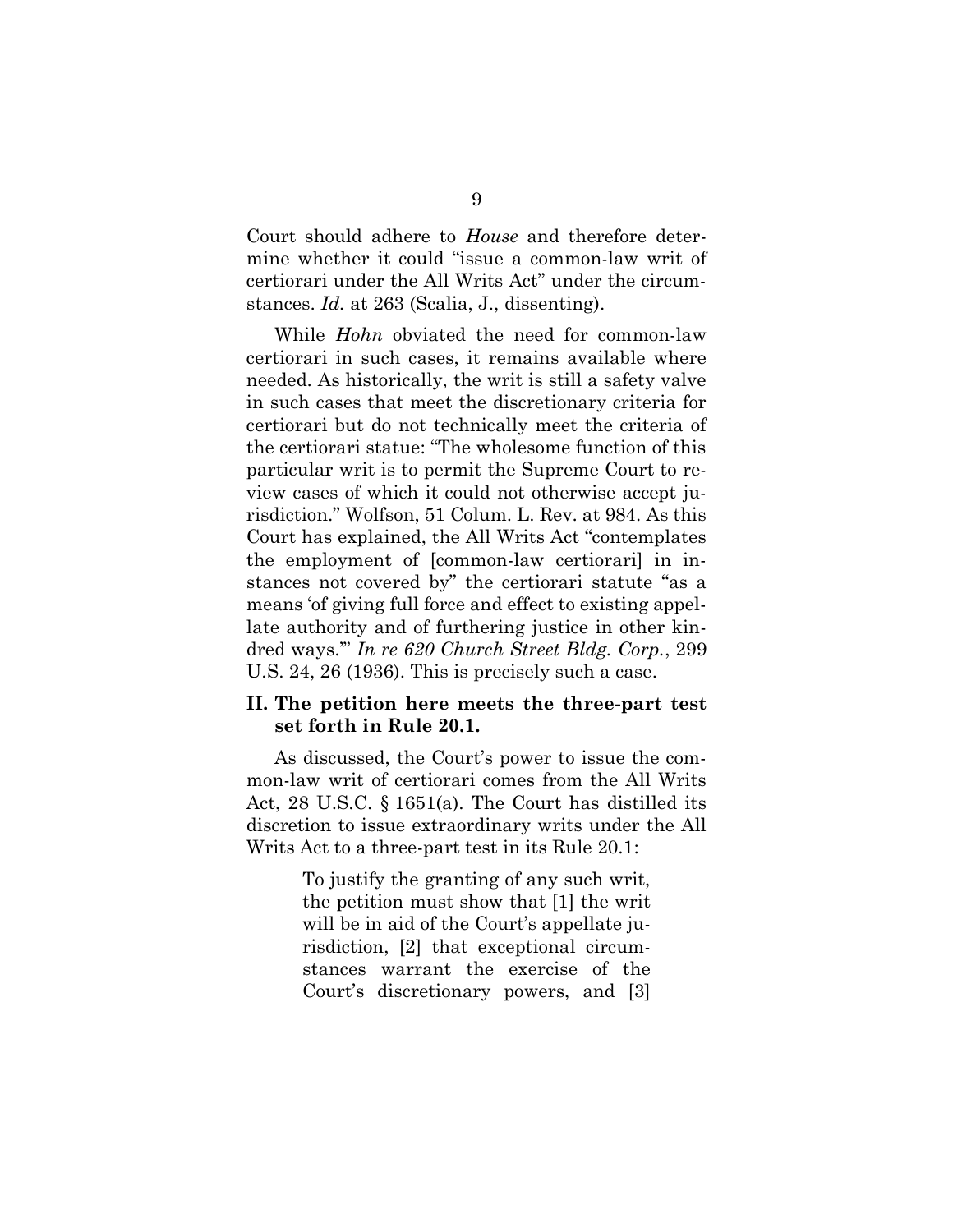that adequate relief cannot be obtained in any other form or from any other court.

This case meets all three prongs.<sup>4</sup>

## A. The writ is in aid of the Court's appellate jurisdiction because Petitioner seeks review of federal questions decided by an inferior federal court decided

1. The Court has "appellate Jurisdiction, both as to Law and Fact," in all cases "arising under the Constitution" or "the Laws of the United States." U.S. Const. Art. III, § 2, Cl. 1. This Court has appellate jurisdiction to review this case because it is an appeal from an Article III court's ruling on questions arising under the Constitution and federal law.

The FISC and FISCR review only questions of federal law. See, e.g., 50 U.S.C. § 1803(a)(1) (FISC has "jurisdiction to hear applications for and grant orders approving electronic surveillance anywhere within the United States under the procedures set forth in this Act"). And the FISCR reviews only denials of applications made by the government to the FISC (50 U.S.C. § 1803(b)) as well as certain other decisions of the FISC applying FISA (50 U.S.C. §§ 1822(d), 1861(f)(3),  $1881a(i)(6)(A)$ ,  $1881a(j)(4)$ ,  $1881b(f)(1)$ ,

<sup>4</sup> Even if the Court concluded that Petitioner did not meet all three parts of the Rule 20.1 test, the Court could still grant the common-law writ because "[t]he procedural rules adopted by the Court for the orderly transaction of its business are not jurisdictional and can be relaxed by the Court in the exercise of its discretion when the ends of justice so require." Schacht v. United States, 398 U.S. 58, 64 (1970).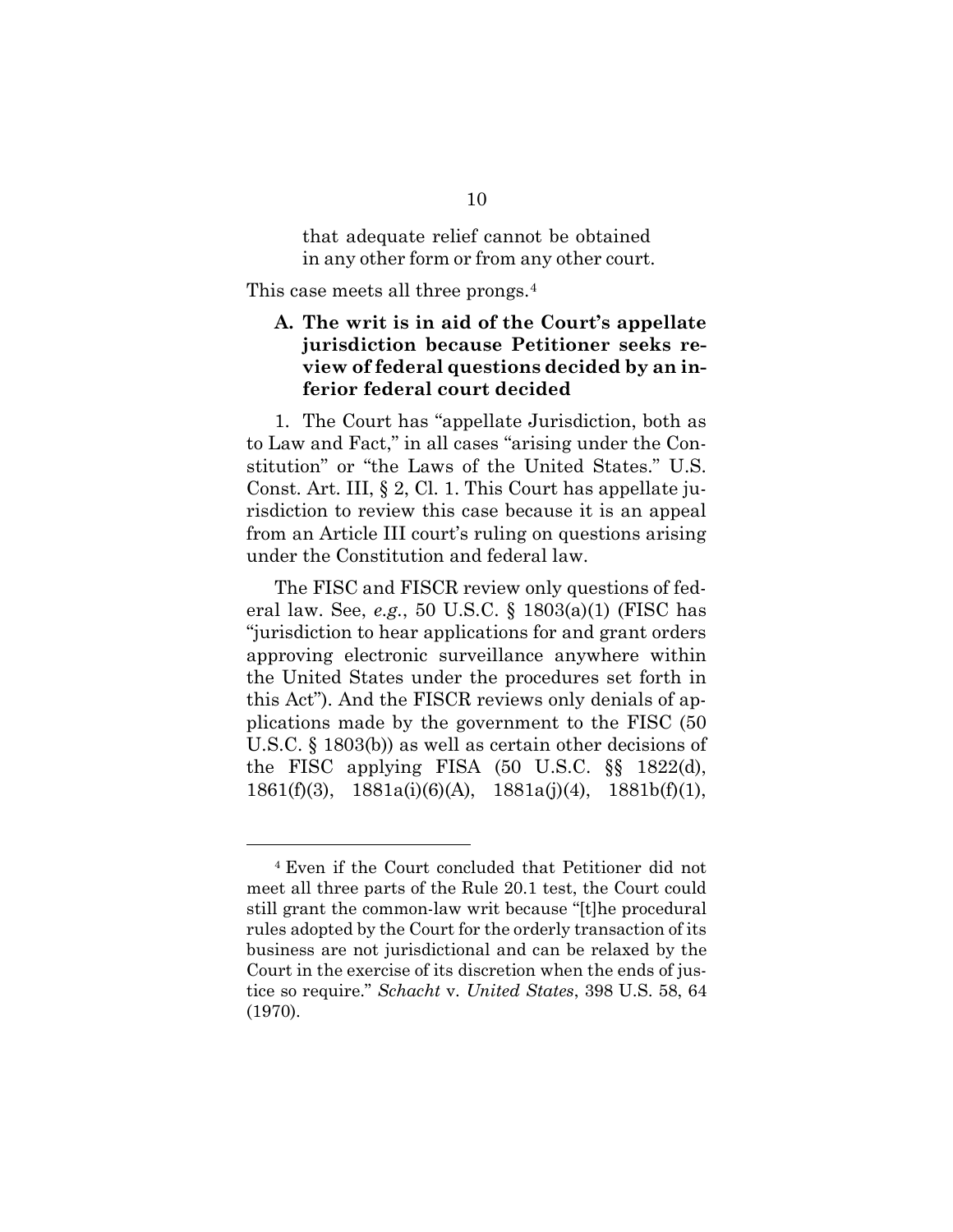1881c(e)(1)). The FISC's and FISCR's decisions therefore fall within Article III's "arising under" head of federal jurisdiction. See U.S. Const. Art. III, § 2, Cl. 1 ("The judicial power shall extend to all cases, in law and equity, arising under this Constitution [and] the laws of the United States . . . .").

The FISC and FISCR are Article III courts. See, e.g., In re Motion for Release of Court Records, 526 F. Supp. 2d 484, 486 (FISC 2007) ("Notwithstanding the esoteric nature of its caseload, the FISC is an inferior federal court established by Congress under Article III."); see also Br. in Opp. for United States at 22, In re Elec. Privacy Info. Ctr., No. 13-58 (Oct. 11, 2013) ("[T]he FISC is an inferior court established by Congress under Article III."). But even if they were not Article III courts, this Court would still have appellate jurisdiction to review their decisions. This Court frequently reviews decisions of state courts and "special tribunals," showing that "the Court has constitutional appellate jurisdiction to review an exercise of judicial power other than that conferred by Article III." Oaks, 1962 Sup. Ct. Rev. at 162; Ortiz v. United States, 138 S. Ct. 2165, 2176 (2018) ("[T]his Court's appellate jurisdiction, as Justice Story made clear ages ago, covers more than the decisions of Article III courts."). Accordingly, this Court has constitutional appellate jurisdiction over every decision by the FISC and FISCR. See U.S. Const. Art. III, § 2, Cl. 2 ("In all the other Cases before mentioned, the supreme Court shall have appellate Jurisdiction . . . .").

That is underscored by the fact that Congress has enacted no fewer than seven different statutory provisions that expressly allow this Court to review decisions of FISC and FISCR via certiorari. See 50 U.S.C. §§ 1803(b), 1822(d), 1861(f)(3), 1881a(h)(6)(B),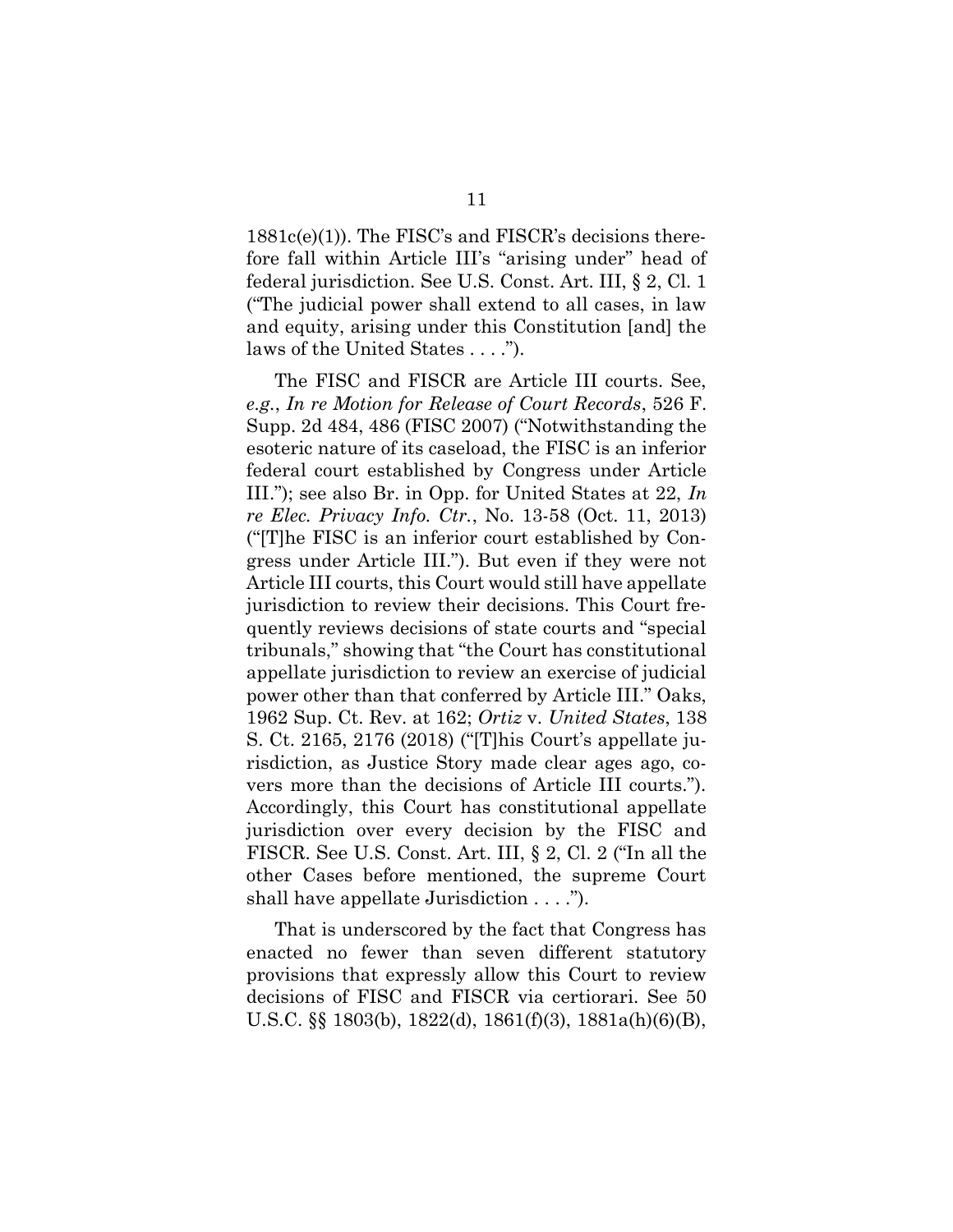1881a(i)(4)(D), 1881b(f)(2), 1881c(e)(2). But, because those statutes do not expressly define the FISCR as a "court of appeals" in our case, this is exactly the kind of gap that the common-law writ of certiorari is meant to fill.<sup>5</sup>

2. "[F]ederal jurisdiction is not optional . . . ." BP P.L.C. v. Mayor of Baltimore, No. 19-1189, 2021 U.S. LEXIS 2586, at \*11 (May 17, 2021). When a lower federal court fails to exercise its "virtually unflagging" "obligation to hear and decide cases," this Court always has appellate jurisdiction to correct that error. Lexmark Int'l, Inc. v. Static Control Components, Inc., 572 U.S. 118, 126 (2014) (quoting Sprint Commc'ns, Inc. v. Jacobs, 571 U.S. 69, 77 (2013)) (cleaned up).

Certainly, this Court always has appellate jurisdiction to reverse a federal court's decision that exceeded its jurisdiction. See, e.g., Int'l Ladies' Garment Workers' Union v. Donnelly Garment Co., 304 U.S. 243, 251 (1938) (per curiam) (Supreme Court "necessarily has jurisdiction" to determine whether a lower court "acted without jurisdiction").

<sup>5</sup> Even if statutory appellate review of the FISCR does not square with the text of Section 1254, that would not show an intent to strip this Court of its historic commonlaw jurisdiction. See Utah v. Evans, 536 U.S. 452, 463 (2002) ("We do not normally read into a statute an unexpressed congressional intent to bar jurisdiction that we have previously exercised." (citation omitted)); Ex parte Yerger, 75 U.S. (8 Wall.) 85, 103 (1869) ("doubtful words" cannot "withhold[] or abridg[e] this jurisdiction"); Stephen I. Vladeck, The Increasingly "Unflagging Obligation": Federal Jurisdiction After Saudi Basic and Anna Nicole, 42 Tulsa L. Rev. 553, 573 (2007) (describing clear statement rule in Hamdan).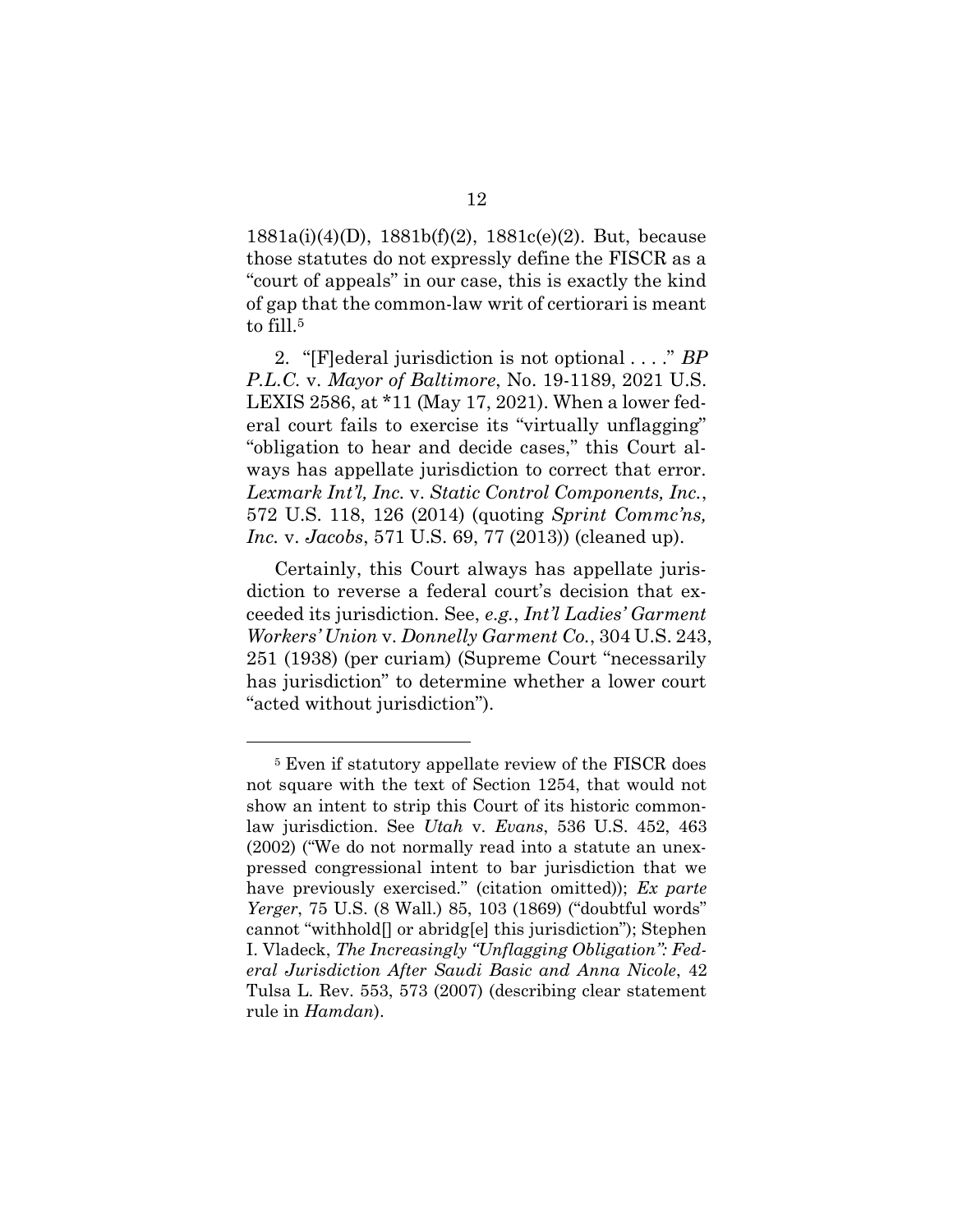The same is true when lower federal courts fail to exercise vested discretion. Indeed, just as they may not exceed their jurisdiction, "federal courts lack the authority to abstain from the exercise of jurisdiction that has been conferred." New Orleans Pub. Serv., Inc. v. Council of New Orleans, 491 U.S. 350, 358 (1989). "The one or the other would be treason to the Constitution." Id. (quoting Cohens v. Virginia, 19 U.S. (6 Wheat.) 264, 404 (1821) (quotation marks omitted)); cf. In re Sealed Case, 310 F.3d 717, 731–732 (FISCR 2002) (assuming that the FISC is bound by the "constitutional bounds that restrict an Article III court").

It is for precisely this reason—the need to address abuses of jurisdiction in either direction in cases that do not qualify for statutory certiorari (or earlier, writs of error)—that these supervisory writs exist:

> Under the [All Writs Act], the jurisdiction of this Court to issue common-law writs in aid of its appellate jurisdiction has been consistently sustained. . . . The writs thus afford an expeditious and effective means of confining the inferior court to a lawful exercise of its prescribed jurisdiction, or of compelling it to exercise its authority when it is its duty to do so.

Ex parte Republic of Peru, 318 U.S. 578, 582–583 (1943); see also Ex parte United States, 287 U.S. 241, 245–246 (1932); McClellan v. Carland, 217 U.S. 268, 279–280 (1910); Ex parte Crane, 30 U.S. (5 Pet.) 190, 193–194 (1831).<sup>6</sup>

<sup>6</sup> The rules of subject-matter jurisdiction in federal court implicate the Court's appellate jurisdiction because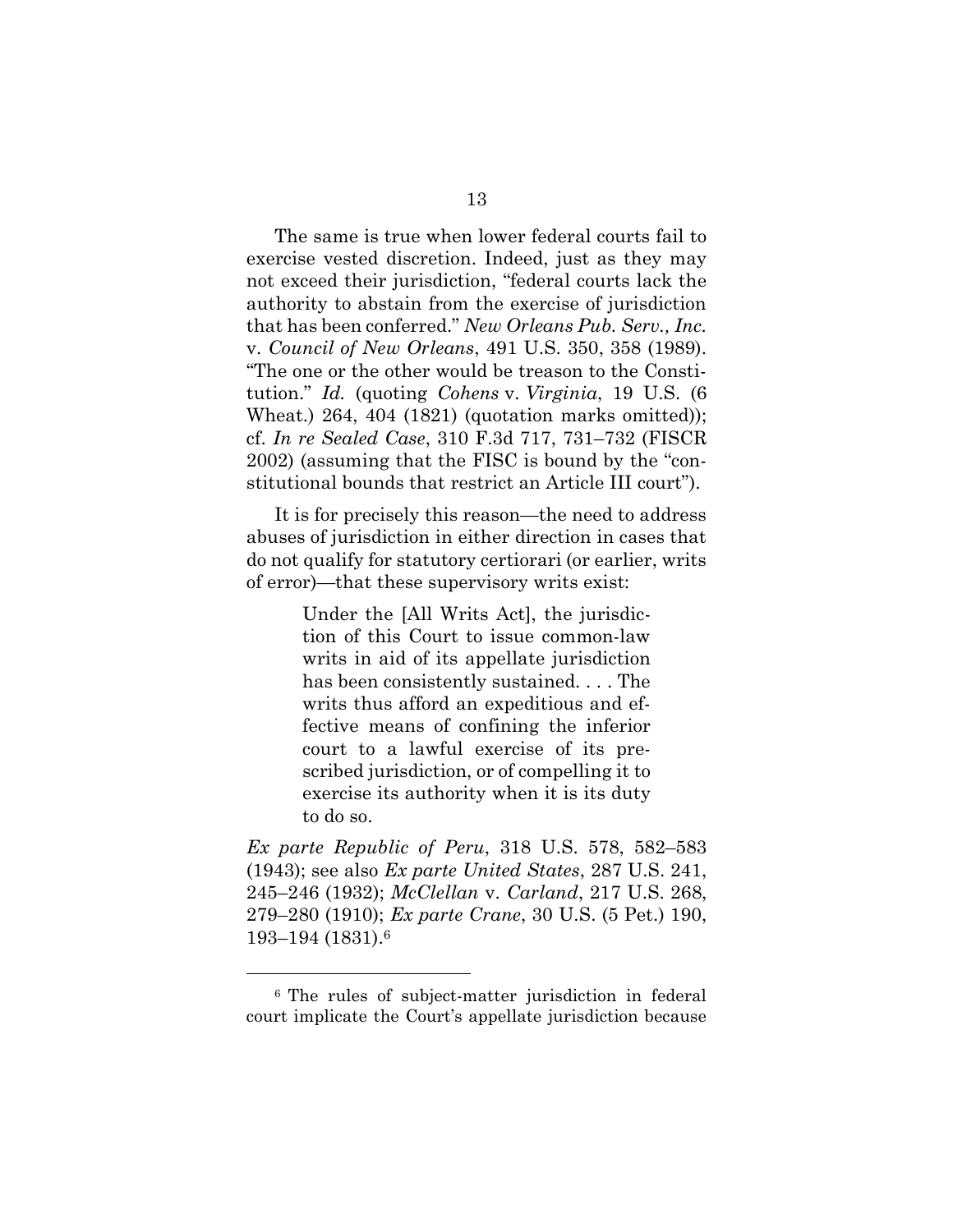### B. This case involves exceptional circumstances that warrant application of the common-law writ

1. "[W]here an otherwise acceptable construction of a statute would raise serious constitutional problems, the Court will construe the statute to avoid such problems unless such construction is plainly contrary to the intent of Congress." Edward J. DeBartolo Corp. v. Fla. Gulf Coast Bldg. & Constr. Trades Council, 485 U.S. 568, 575 (1988). There are at least two such "serious constitutional problems" here. First, by the government's lights, the FISC and FISCR lack original jurisdiction to hear Petitioner's claim, possibly making Petitioner's claim unreviewable.

That would raise a constitutional question of the highest order. See Webster v. Doe, 486 U.S. 592, 603 (1988) ("We require this heightened showing in part to avoid the 'serious constitutional question' that would arise if a federal statute were construed to deny any judicial forum for a colorable constitutional claim." (citation omitted)). If the FISC and FISCR were unreviewable and got the jurisdictional question wrong limiting individuals' access to the FISC—no judicial forum could assess the merits of Petitioner's First Amendment claim.

A rule that FISC and FISCR decisions are unreviewable would also allow the FISC to hide its widereaching Fourth Amendment jurisprudence, preventing Americans from being able to protect their rights.<sup>7</sup>

they are a federal question. See, e.g., U.S. Const. Art. III, § 2, Cl. 1; 28 U.S.C. § 1331.

<sup>7</sup> The only other means of review would be a collateral attack on the use of the intelligence in a criminal case, but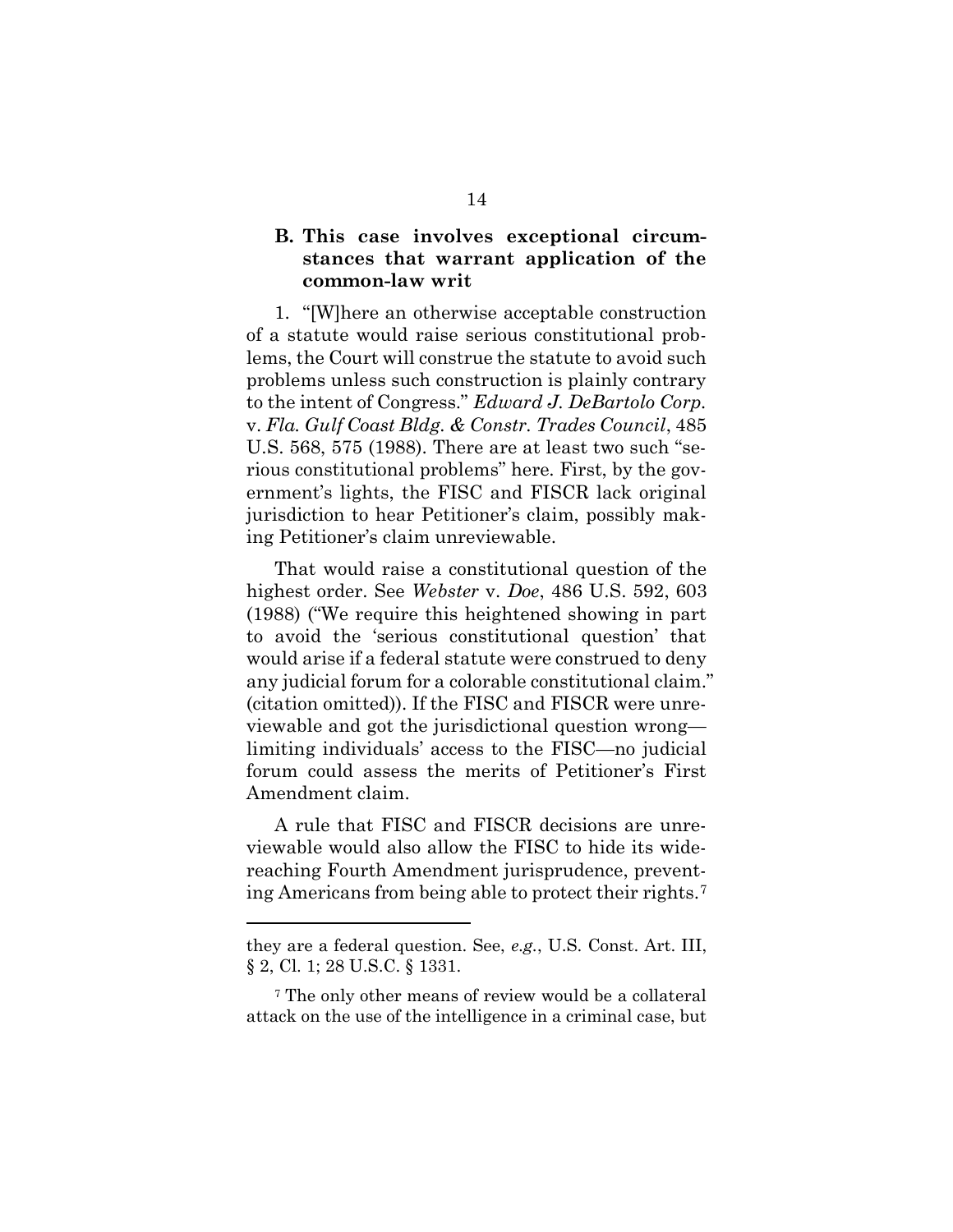For instance, Edward Snowden's notorious leaks revealed "that the FISA Court had approved Section 215 [of the Patriot Act] orders authorizing the bulk collection of call detail records." Office of the Inspector General, U.S. Dep't of Justice, A Review of the FBI's Use of Section 215 Orders for Business Records in 2012 Through 2014, at 6 (Sept. 2016). Subsequently, other Article III courts concluded that the program violated FISA. See United States v. Moalin, 973 F.3d 977 (9th Cir. 2020) (citing ACLU v. Clapper, 785 F.3d 787, 826 (2d Cir. 2015)). That leak should not have been necessary to ensure that the FISC ruled within the boundaries of the Constitution and of FISA. To ensure public confidence, this Court should show that it can and will oversee the body of secret constitutional law created by the FISC and FISCR.

Second, the government may contend that this Court lacks either appellate jurisdiction or statutory power to review Petitioner's serious constitutional claim. But it is doubtful whether Congress could deprive the Supreme Court of appellate jurisdiction over constitutional cases. The Court—and not the Congress or the "inferior" courts—"has remained the ultimate expositor of the constitutional text." United States v. Morrison, 529 U.S. 598, 616 n.7 (2000); see also Webster, 486 U.S. at 611–612 (Scalia, J., dissenting) ("[I]f there is any truth to the proposition that judicial cognizance of constitutional claims cannot be eliminated, it is, at most, that they cannot be eliminated . . . from this Court's appellate jurisdiction over

the government rarely discloses that it used intelligence obtained through FISA. See, e.g., Amicus Br. for Stephen I. Vladeck at 24–26, Wikimedia Found. v. NSA, No. 20-1191 (4th Cir. July 8, 2020), ECF No. 21-1.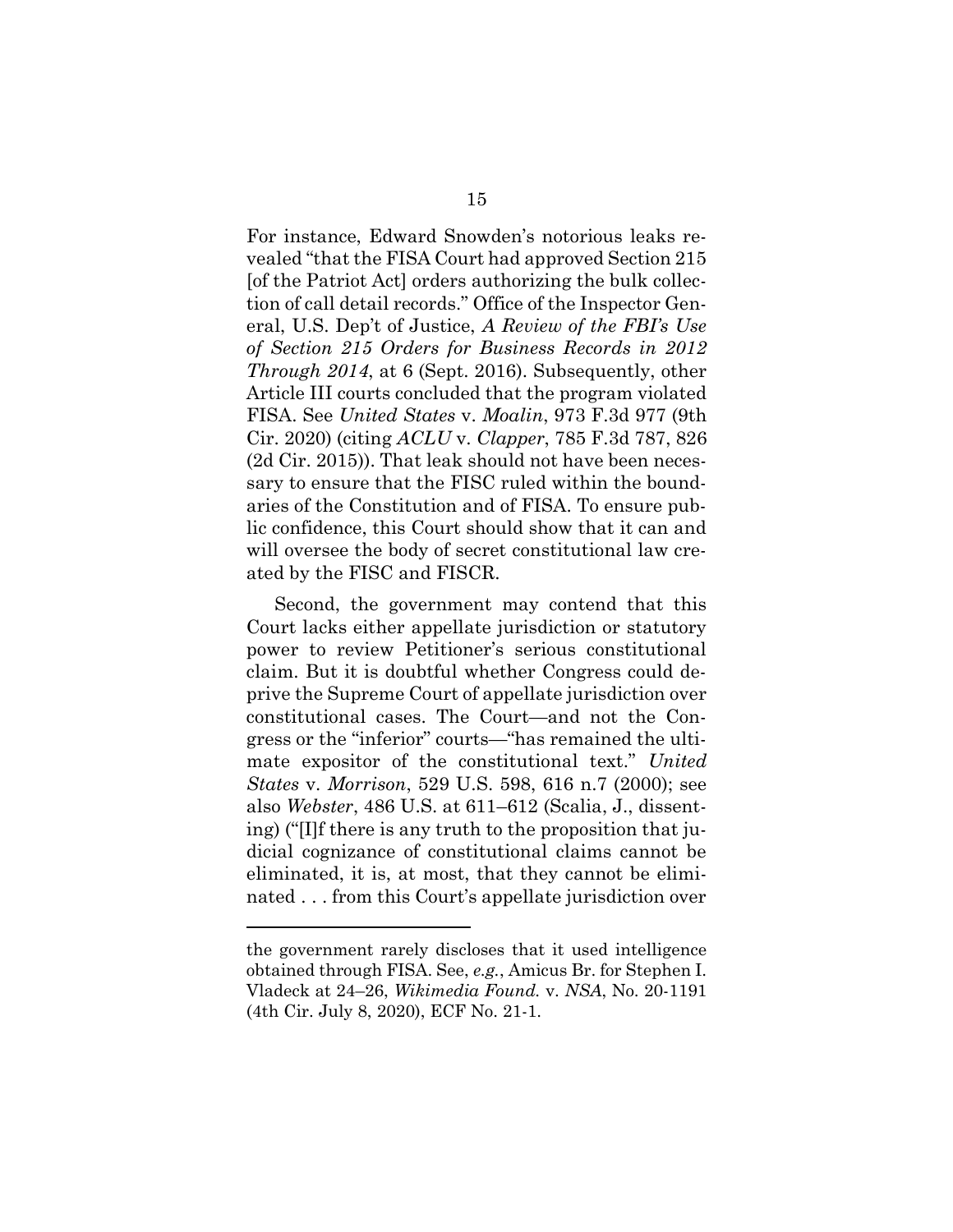cases . . . from federal courts, should there be any[] involving such claims."); cf. Felker v. Turpin, 518 U.S. 651, 667 (1996) (Souter, J., concurring) (if statute limited Supreme Court review, "the question whether the statute exceeded Congress's Exceptions Clause power would be open").

While some prominent scholars have argued that "Article III requires . . . that the Supreme Court must have the final judicial word in all cases . . . that raise federal issues," Steven G. Calabresi & Gary Lawson, Essay: The Unitary Executive, Jurisdiction Stripping, and the Hamdan Opinions: A Textualist Response to Justice Scalia, 107 Colum. L. Rev. 1002, 1005 (2007), the Court need not resolve that issue here. Instead, the Court should do what it has so often done when confronted with this same question: use constitutional avoidance to read the relevant statutes to allow the Court to exercise its jurisdiction. Hamdan v. Rumsfeld, 548 U.S. 557, 575 (2006) (declining to adopt a statutory position that "raises grave questions about Congress' authority to impinge upon this Court's appellate jurisdiction"); see also Tara Leigh Grove, The Structural Safeguards of Federal Jurisdiction, 124 Harv. L. Rev. 869, 925 (2011) ("As in *McCardle* and Yerger, the Supreme Court read this restriction narrowly."); Stephen I. Vladeck, *The Increasingly "Un*flagging Obligation": Federal Jurisdiction After Saudi Basic and Anna Nicole, 42 Tulsa L. Rev. 553, 557–558 (2007) (similar).

The constitutional concerns that would arise if the Court truly lacked a means to review the FISC and FISCR's rulings are even more serious because the underlying First Amendment claim raised in this case is more than "colorable." Arbaugh v. Y & H Corp., 546 U.S. 500, 513 n.10 (2006) ("A claim invoking federal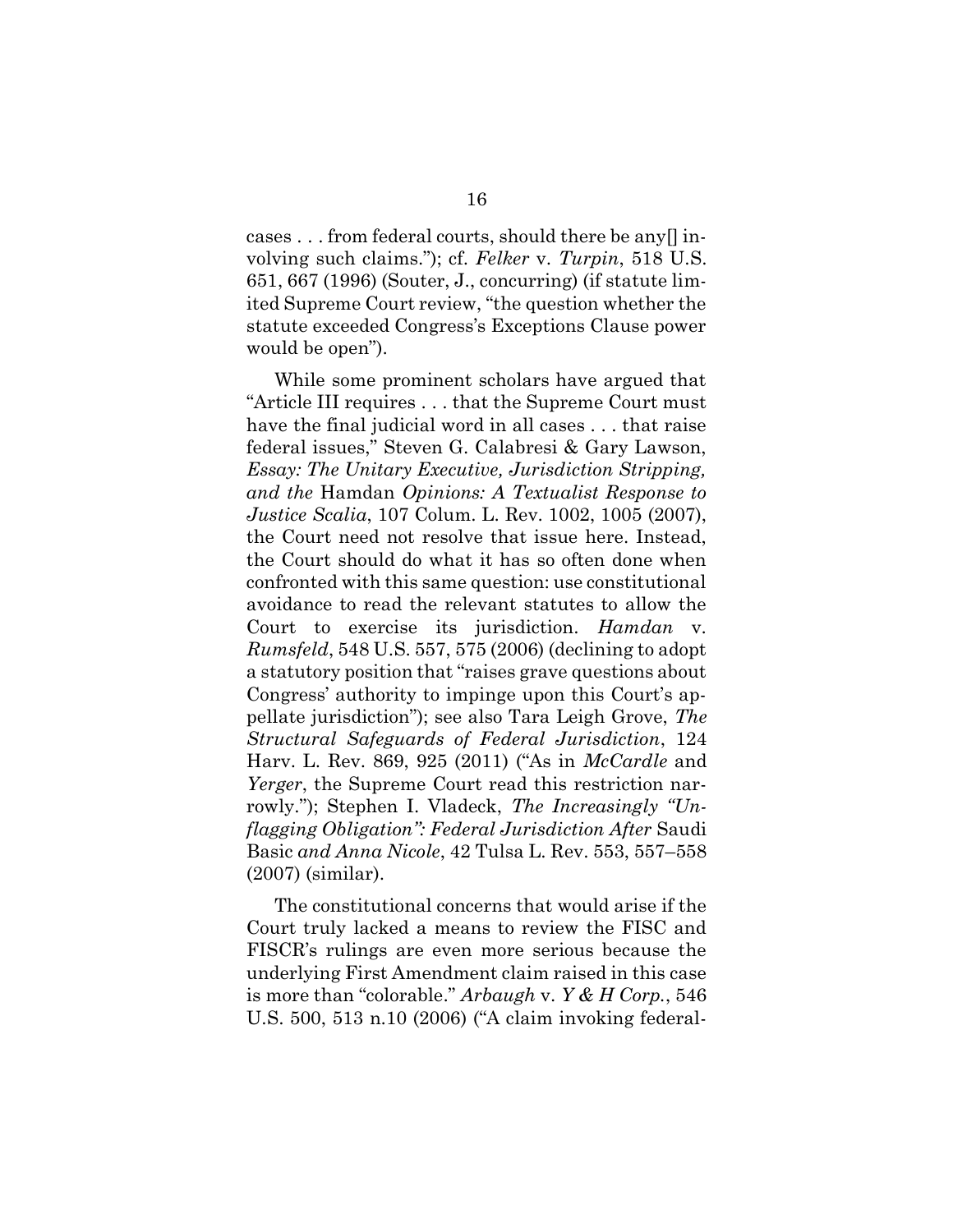question jurisdiction . . . may be dismissed for want of subject-matter jurisdiction if it is not colorable . . . .").

The Court has never addressed whether the public's qualified First Amendment right of access applies in FISC cases, an issue of serious dispute. See Pet. 21– 26 (making merits argument); Pet., In re Elec. Privacy *Info. Ctr.*, No. 13-58 (Oct 11, 2013). And it is an area of immense public interest. When a FISC opinion was leaked in 2013, FISC's secrecy became a front-page news story (e.g., Eric Lichtblau, In Secret, Court Vastly Broadens Powers of N.S.A., N.Y. Times at A1 (July 6, 2013)) earning condemnations from politicians of both parties (e.g., Sen. Jeff Merkley, Press Release, Senators: End Secret Law (June 11, 2013), https://www.merkley.senate.gov/news/press-releases/ senators-end-secret-law; Andrea Peterson, Patriot Act Author: 'There Has Been a Failure of Oversight.', Wash. Post The Switch (Oct. 11, 2013), https://www.washingtonpost.com/news/the-switch/wp /2013/10/11/patriot-act-author-there-has-been-a-failure-of-oversight/).

The possibility that FISC opinions authorize conduct that violates Americans' rights has become significantly more substantial because the numerous post-9/11 statutes amending FISA increased FISC's domain:

> The FISC's role has expanded greatly since its creation in 1978. As FISA has evolved and Congress has loosened its individual suspicion requirements, the FISC has been tasked with delineating the limits of the Government's surveillance power, issuing secret decisions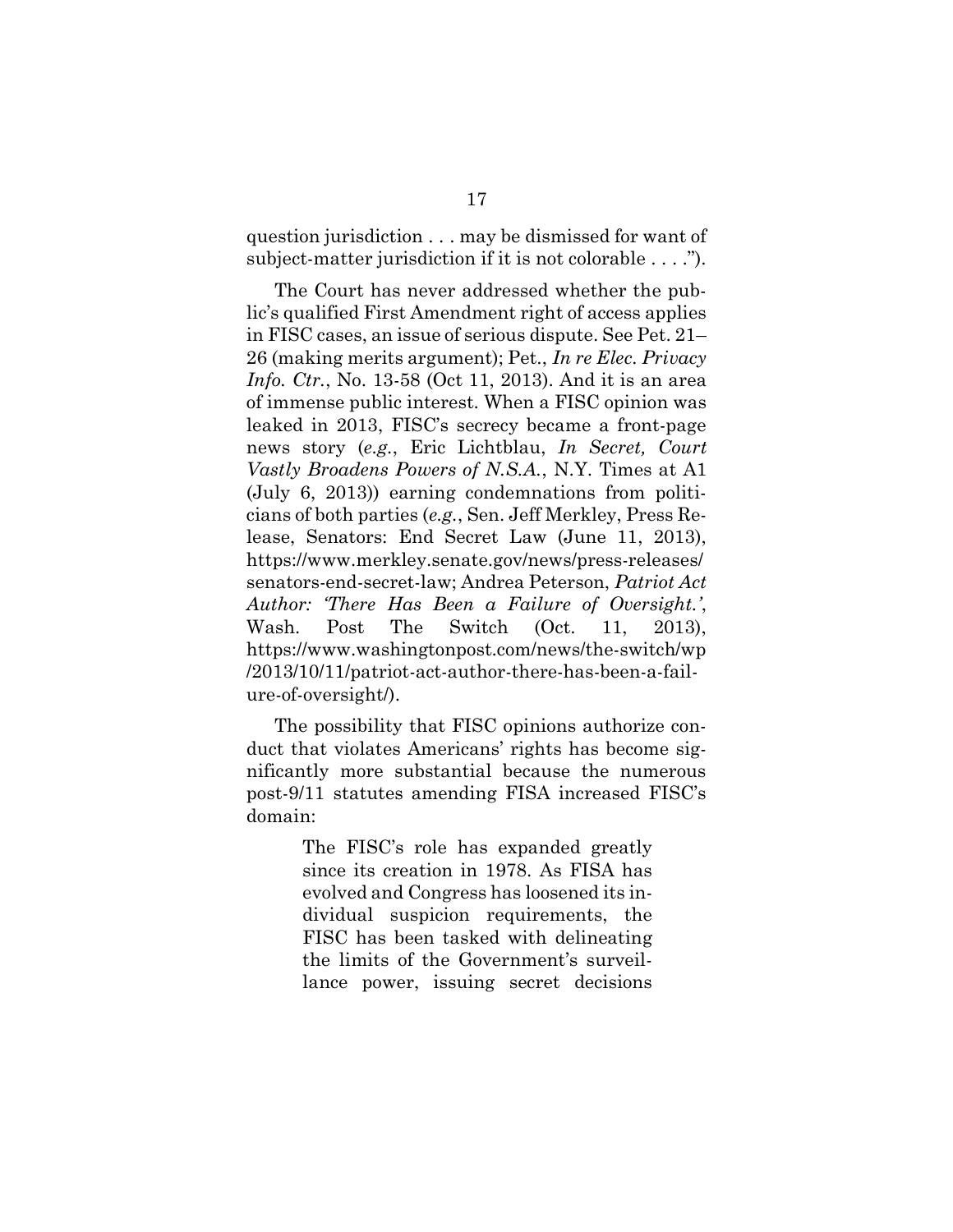without the benefit of the adversarial process.

ACLU v. Clapper, 959 F. Supp. 2d 724, 756 (S.D.N.Y. 2013), aff'd in part and rev'd in part, 785 F.3d 787 (2d Cir. 2015); see also Stephen I. Vladeck, The FISA Court and Article III, 72 Wash. & Lee. L. Rev. 1161, 1168–1176 (2015) (describing radical changes in the type of cases heard by the FISC). Petitioner's case is not a mine-run qualified-right-of-access case where a newspaper seeks to publicize salacious details; it is an especially challenging case because the secret opinions could implicate the public's constitutional rights.

2. In addition, the effects of FISC rulings on Americans' primary conduct and the United States' foreign affairs constitute exceptional circumstances warranting the exercise of the Court's discretionary powers.

First, the Court historically favored granting certiorari when the case raised a question that affected the general public. The Court's standard was to issue the writ of certiorari "only in cases of peculiar gravity and general importance, or in order to secure uniformity of decision." Hamilton-Brown Shoe Co. v. Wolf Bros. & Co., 240 U.S. 251, 258 (1916);8 see also Forsyth v. Hammond, 166 U.S. 506, 514 (1897) (certiorari

<sup>8</sup> Chief Justice Taft's reference to "uniformity of the law" was echoed by a leading scholar who explained that "the granting of a common law writ of certiorari . . . has been governed for the most part by the same discretionary criteria as the granting of the statutory writ." Wolfson, 51 Colum. L. Rev. at 984. Here, the FISC and FISCR "ha[ve] decided an important question of federal law that has not been, but should be, settled by this Court." Sup. Ct. R. 10(c).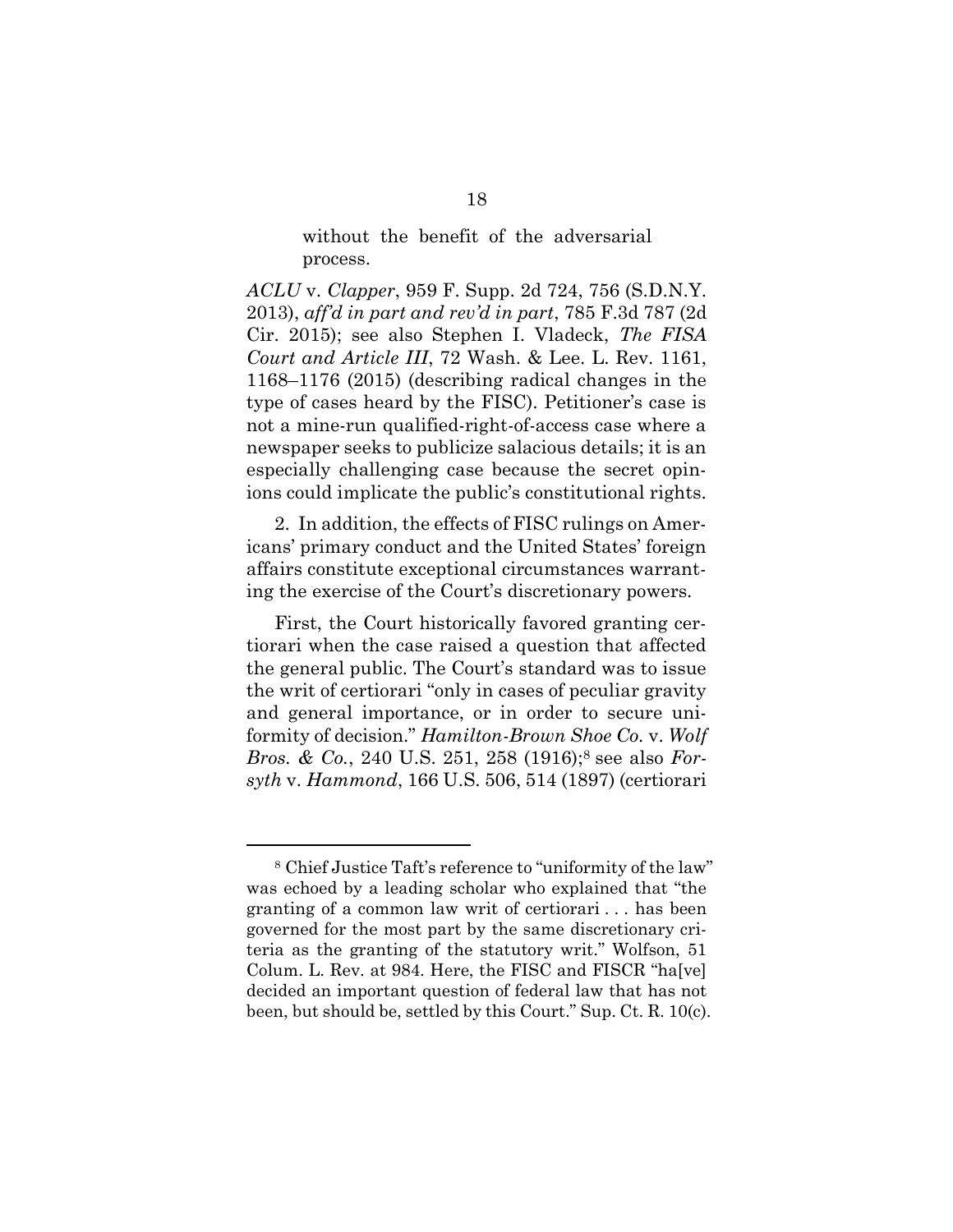granted in The Three Friends, 166 U.S. 1 (1897), because the case would "disclose to each citizen the limits beyond which he might not go"). This is such a case. As the Petition explains, FISC's opinions can have "far-reaching implications for U.S. citizens and residents who are not the ostensible targets of the government's surveillance." Pet. 4. Only through disclosure of the FISC's opinions (or through unauthorized leaks) can Americans gain a rough sense as to what communication might or might not be surveilled through dragnet surveillance.

Second, the Court often granted discretionary writs when the cases touched upon foreign affairs. For instance, "the construction of acts of Congress in the light of treaties with a foreign government" was sufficiently weighty to justify common-law certiorari. In re Woods, 143 U.S. 202, 206 (1892) (describing In re Lau Ow Bew, 141 U.S. 583 (1891)); Forsyth, 166 U.S. at 514 (certiorari granted in The Three Friends, 166 U.S. 1 (1897), because "the question involved was one affecting the relations of this country to foreign nations"); Fields v. United States, 205 U.S. 292, 296 (1907) (denying certiorari because, among other things, the case did not "affect[] the relations of this nation to foreign nations"); *Balintulo v. Daimler AG*, 727 F.3d 174, 187–188 (2d Cir. 2013) (collecting cases).

Here, decisions by the Foreign Intelligence Surveillance Court implementing the Foreign Intelligence Surveillance Act directly affect foreign policy. See 50 U.S.C.  $\S$  1804(a)(3)(A) (applications for electronic surveillance must explain why the applicant believes "the target of the electronic surveillance is a foreign power or an agent of a foreign power"); 50 U.S.C. §§ 1801(e)(2)(B), 1804(a)(6)(A) (information sought must be "foreign intelligence information,"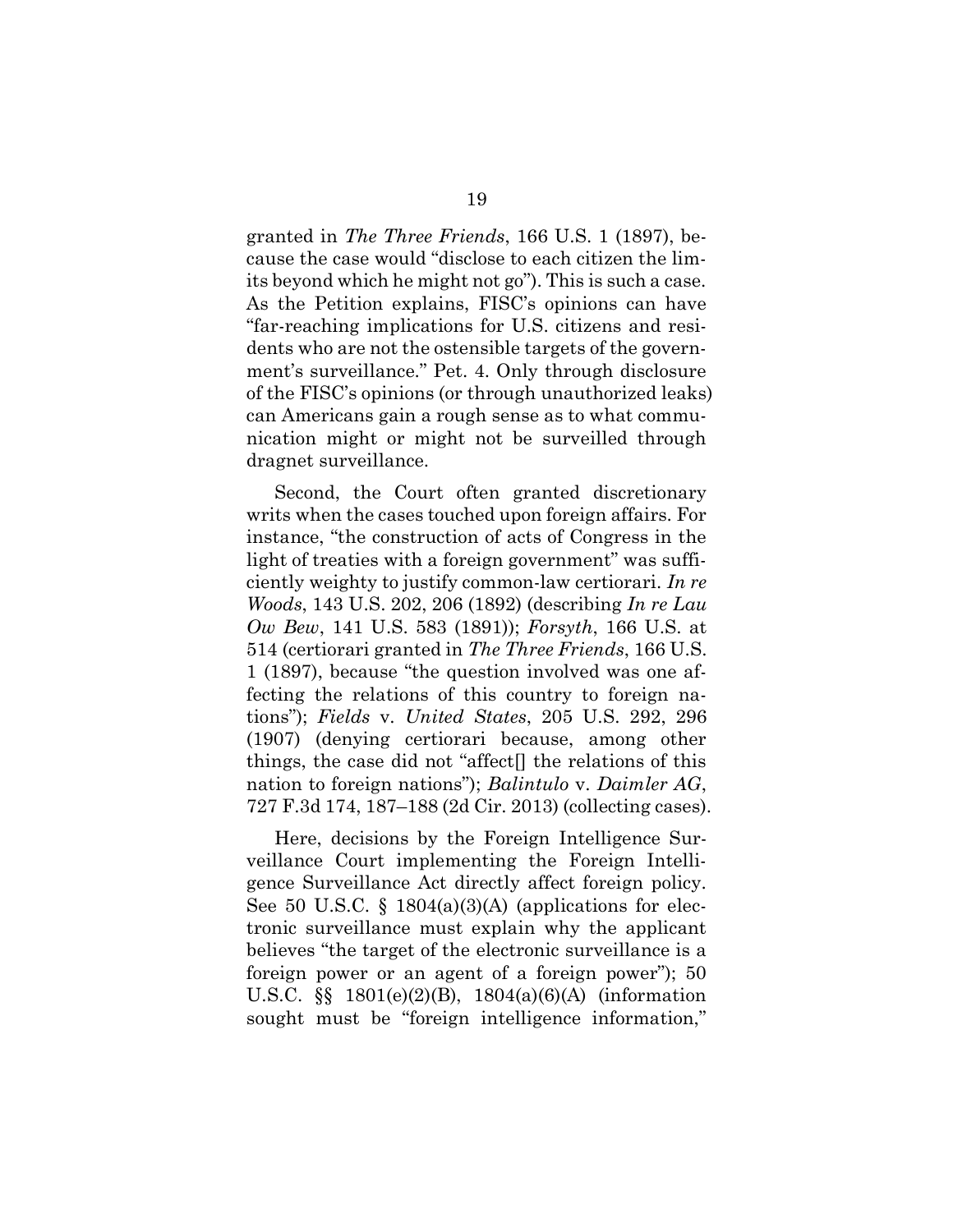which includes information necessary to "the conduct of the foreign affairs of the United States"). Indeed, the FISCR itself has held that, in all stages of counterintelligence, the government's "foreign policy concerns" are important. In re Sealed Case No. 02-001, 310 F.3d 717, 743 (FISCR 2002).

Finally, exceptional circumstances also exist here because "unless it can be reviewed under [the All Writs Act, the order below] can never be corrected if beyond the power of the court below." De Beers Consol. Mines, Ltd. v. United States, 325 U.S. 212, 217 (1945) (describing U.S. Alkali Exp. Ass'n, 325 U.S. 196). "If [the Court] lacked authority to" review decisions like this, then "decisions [by FISC or FISCR] to dismiss for want of jurisdiction would be insulated entirely from review by this Court." Nixon v. Fitzgerald, 457 U.S. 731, 743 n.23 (1982).

## C. Because of the FISC's unique power over its records, adequate relief cannot be obtained in any other form or from any other court

The final factor is that "adequate relief cannot be obtained in any other form or from any other court." This usually refers to a failure of a litigant to seek relief in an intermediate court. In re Blodgett, 502 U.S. 236, 240 (1992) ("The State should have lodged its objection with the Court of Appeals, citing the cases it now cites to us."); *Hohn*, 524 U.S. at 264 (Scalia, J., dissenting) ("Because petitioner may obtain the relief he seeks from a circuit justice, relief under the All Writs Act is not 'necessary.'"); cf. Wolfson, 51 Colum. L. Rev. at 977 ("[T]he Supreme Court has frequently said, in cases reviewable by the courts of appeals, that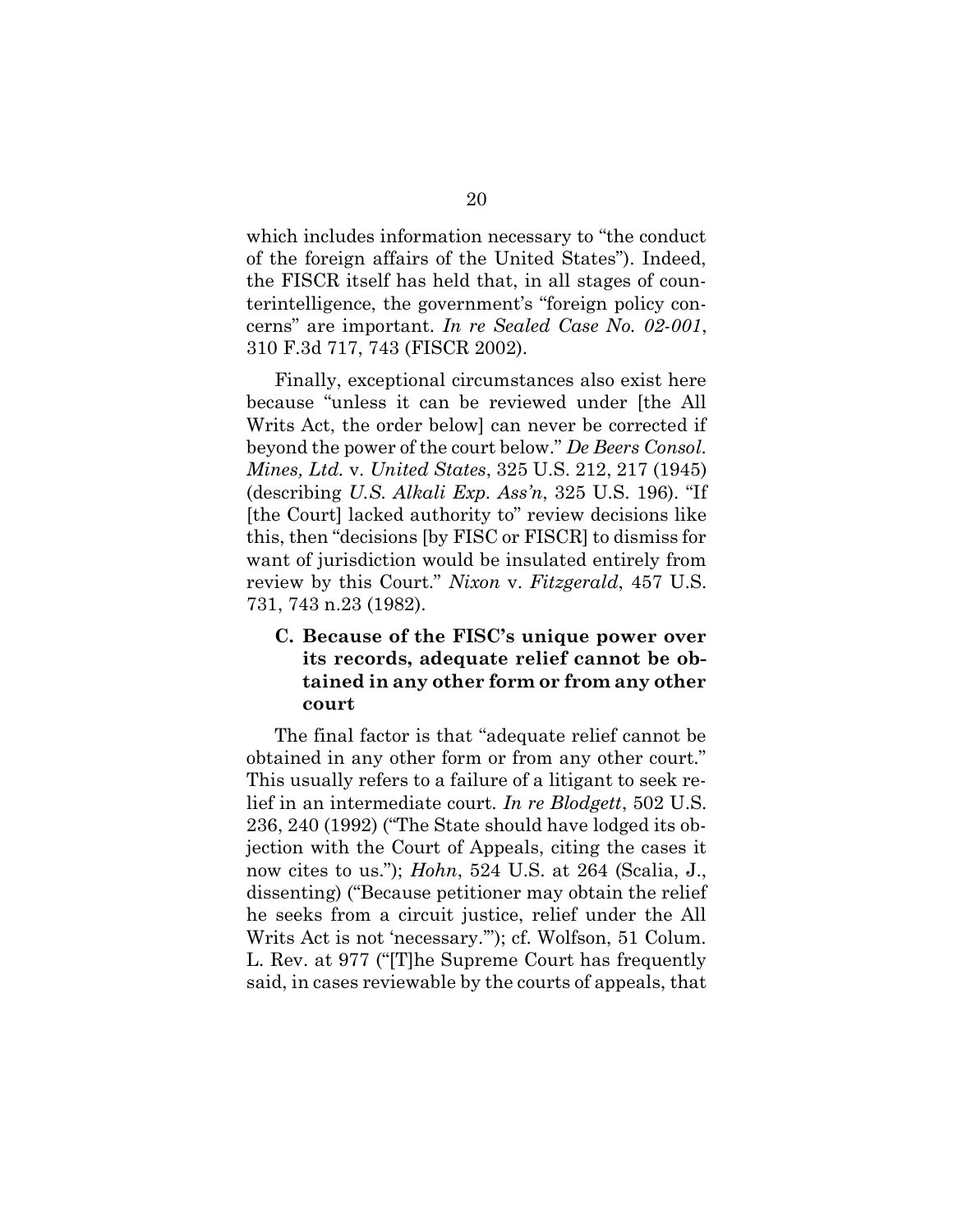application for such writs should be made in the first instance to the intermediate courts.").

Here, however, that obstacle has been removed. Petitioner has already sought relief in the FISCR, the intermediate court that reviews FISC opinions. See Br. in Opp. for United States at 22, In re Elec. Privacy Info. Ctr., No. 13-58 (Oct. 11, 2013) (arguing that EPIC should have sought relief in the FISCR).

The government may argue here that Petitioner's case could be brought in a federal district court. Cf. Br. in Opp. for United States at 15, In re Elec. Privacy Info. *Ctr.*, No. 13-58 (Oct. 11, 2013) ("[T] he proper way for petitioner to challenge the Telephony Records Program is to file an action in federal district court to enjoin the program."). But this is not an appropriate substitute. Petitioner's case concerns access to the records of a particular Article III court—the FISC. Asking a separate Article III court to order the FISC to turn over those records would be awkward, at best. Unlike this Court, district courts have no clear supervisory power over the FISC or FISCR, under Article III or under FISA. See Stephen I. Vladeck, Standing and Secret Surveillance, 10 I/S: J. L. & Poly for the Info. Soc'y 551, 572 n.93 (2014) ("[FISC's] decisions are subject to supervisory appellate review by the FISA Court of Review and then the U.S. Supreme Court.").

Indeed, courts often request that parties seek relief from sealing and similar orders in the court that protected the records. See, e.g., United States v. Ochoa-Vasquez, 428 F.3d 1015, 1025 (11th Cir. 2005) ("The Ochoa-Vasquez district judge, doubting his authority to overturn another judge's sealing order, instructed Ochoa to intervene in the *Bergonzoli* case to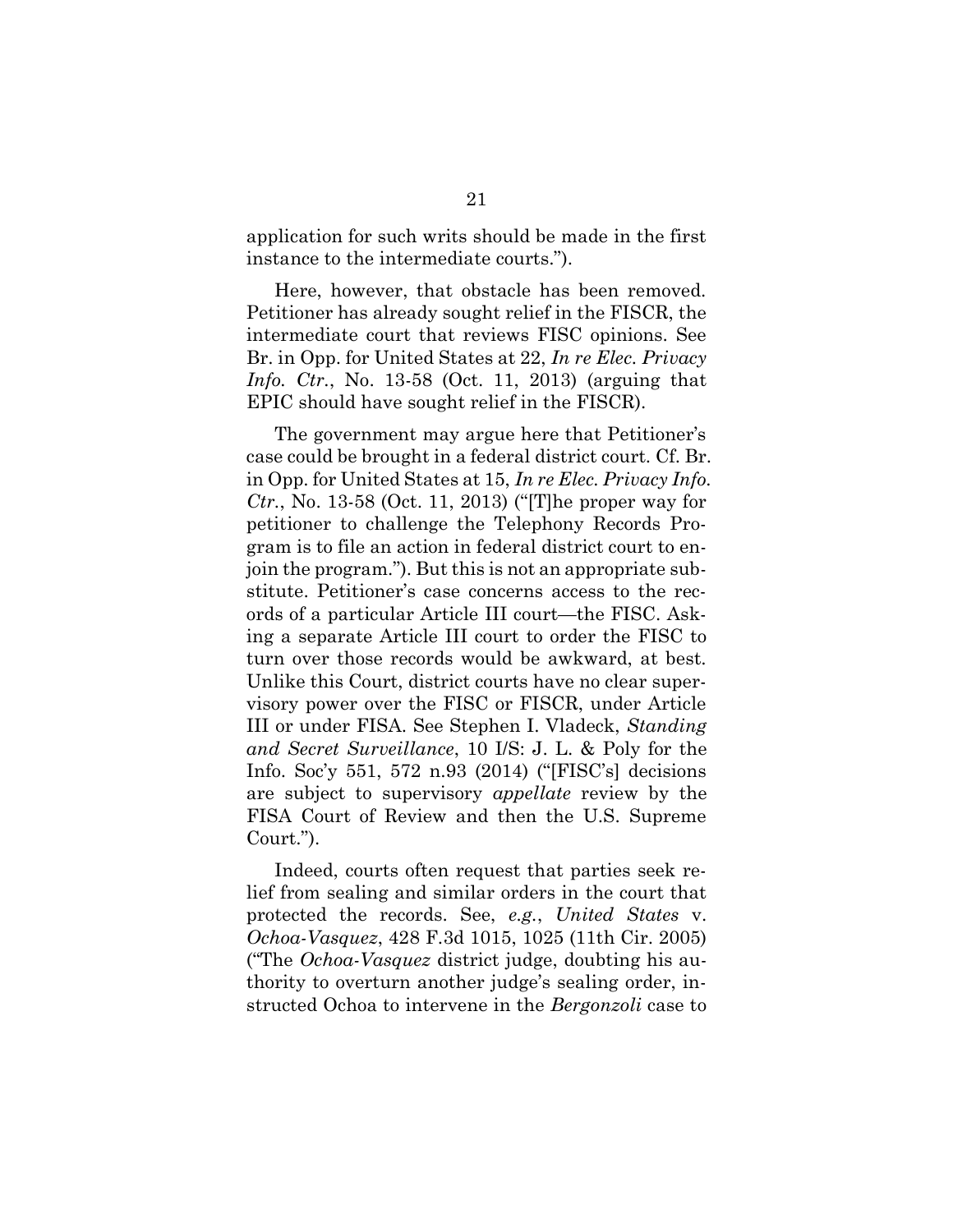obtain relief."); Courthouse News Serv. v. Brown, 908 F.3d 1063, 1070 (7th Cir. 2018) (instructing the district court to dismiss a request for access when plaintiff "is seeking to have one court tell another court that its level of access is not good enough"); Dushkin Pub. Grp., Inc. v. Kinko's Serv. Corp., 136 F.R.D. 334, 335–336 (D.D.C. 1991) (declining to contravene S.D.N.Y. protective order "as a matter of comity" and instructing the party to make its request in that court).

And even if a coordinate Article III court could and would rule on whether the FISC records at issue should be public, that would answer only Petitioner's second question. The first question is "[w]hether the FISC, like other Article III courts, has jurisdiction to consider a motion asserting that the First Amendment provides a qualified public right of access to the court's significant opinions, and whether the FISCR has jurisdiction to consider an appeal from the denial of such a motion." Pet. at i. That question is very significant, given the increasing role that the FISC and FISCR have assumed in light of the recent changes to FISA discussed above and the greater public debate around foreign intelligence surveillance activities. No court other than this Court can address that jurisdictional issue and decide, once and for all, whether the FISC and FISCR lack any authority to entertain the First Amendment claims that Petitioner has raised.

In short, this Court's supervisory power is the only judicial power that can check FISC's supervisory power over its own records and files. Coupled with the other circumstances discussed above, that warrants the use of common-law certiorari.